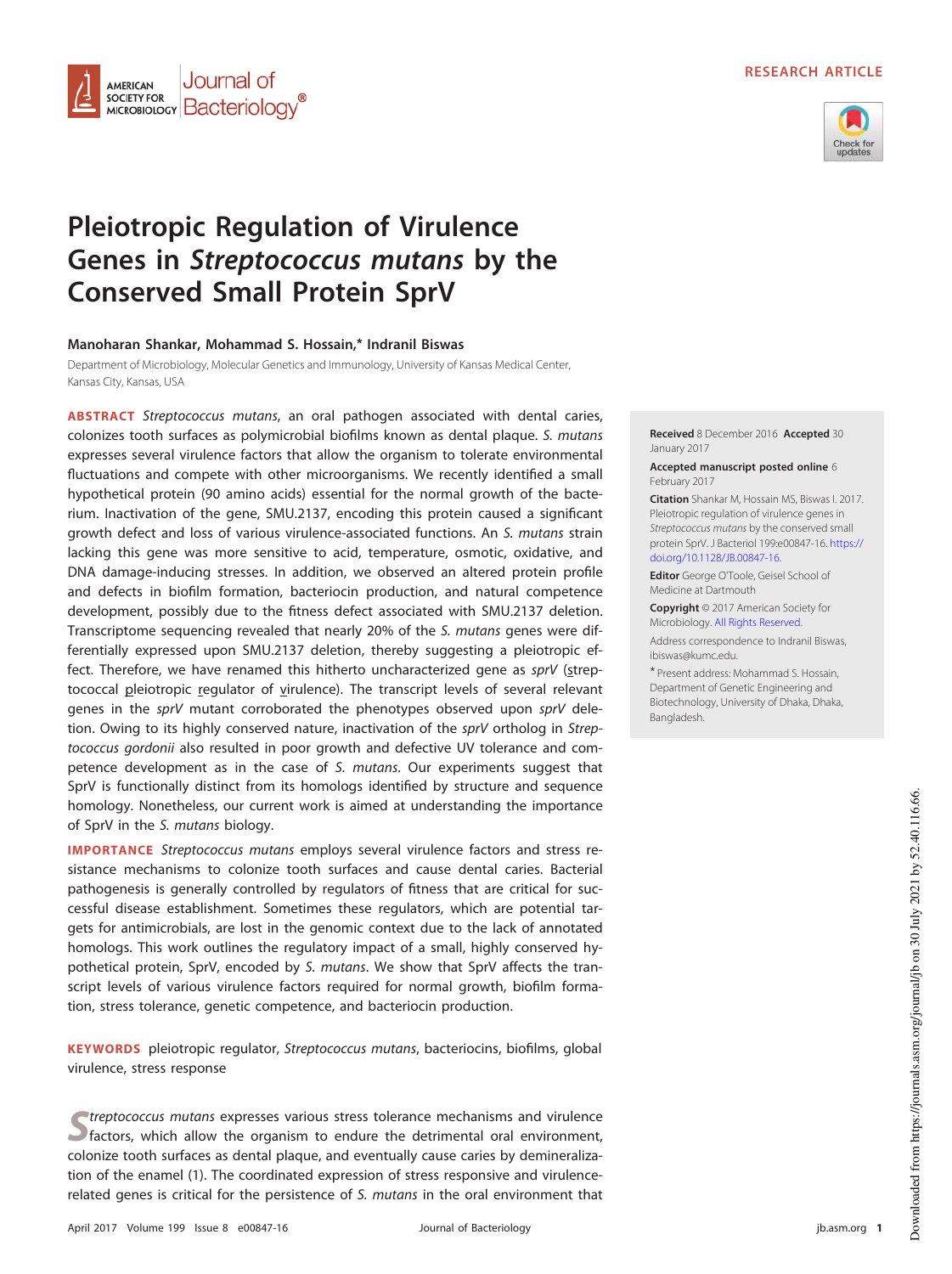leads to successful colonization. The expression of these genes is effectively controlled at the transcriptional level by various transcriptional regulators and two-component systems and at the posttranscriptional and posttranslational levels by small RNAs (sRNAs) and regulatory proteases, respectively [\(2](#page-16-1)[–](#page-16-2)[4\)](#page-16-3). The interplay among the regulators that act on various pathways achieves a critical level of virulence factors that contributes to pathogenesis.

In this regulatory network, the role of small proteins has largely been ignored, possibly due to the assigned size limits of open reading frames (ORFs) during annotation and the lack of bioinformatics approaches to annotate these small proteins [\(5\)](#page-16-4). However, in today's genomic age, several small proteins that were previously unknown have been identified and their functions have been determined (see reference [6](#page-16-5) and references therein). Small proteins have been shown to play critical roles in bacterial fitness and virulence by affecting the regulatory network. A recent survey in Pseudomonas putida KT2440 identified 14 new small proteins, of which two (Fis and CysB) with transcription regulatory function were characterized [\(7\)](#page-16-6). Posttranscriptionally, small proteins may influence gene expression by affecting cellular levels of mRNA or by impacting translation. For example, Hfq-like RNA chaperones, which are small RNAbinding proteins, mediate posttranscriptional sRNA-mRNA interactions and contribute to the increased or decreased translation of target mRNAs [\(8,](#page-16-7) [9\)](#page-16-8). A small RNA-binding protein, CsrA, in coordination with its sRNA partners CsrB and CsrC, acts globally to influence virulence gene expression in Escherichia coli and Salmonella [\(10,](#page-16-9) [11\)](#page-16-10). Another small RNA-binding protein in enteric bacteria, SmpB, maintains cellular homeostasis by recovering stalled ribosomes and contributes to the SsrA-mediated tagging of improperly synthesized polypeptide chains [\(12\)](#page-16-11). Some presumed bacterial small RNAs also encode functional protein regulators. SgrS is a small RNA that affects the translation of the ptsG mRNA in an Hfq-dependent manner. However, recently, this RNA was found to encode a small protein, SgrT, which contributes to glucose-phosphate stress response collaboratively with SgrS [\(13\)](#page-16-12).

In the case of Gram-positive bacteria, the role of small regulatory proteins in Bacillus subtilis fitness has been well documented [\(6\)](#page-16-5). HPr, for example, is a small protein with kinase and phosphorylase activity that is essential for catabolite repression in B. subtilis [\(14\)](#page-16-13). Sda, another small protein of  $B$ . subtilis, functions as a DNA replication checkpoint and inhibits the initiation of spore formation in response to defective DNA replication. Sda also plays a regulatory role posttranslationally. Degradation of Sda by the regulatory protease ClpP is essential to remove the inhibitory effect that Sda imposes on sporulation [\(15\)](#page-16-14).

Bacterial uptake of iron is essential for bacterial fitness and pathogenesis. Therefore, this process is tightly regulated by Fur in several bacteria. In B. subtilis, the Fur-regulated FbpA, FbpB, and FbpC proteins, which are small and basic in nature, are also known to act as metal chaperones in the iron-sparing response of B. subtilis [\(16\)](#page-16-15). Understandably, the diverse functions of small proteins have prompted refinement in the annotation of genomes, leading to the identification of more small proteins in other bacteria by exploration of their small proteomes [\(5\)](#page-16-4). Our group previously explored the regulatory function of HLP, which is an immunogenic nucleoid-associated small protein that contributes to the virulence of S. mutans [\(17\)](#page-16-16). Furthermore, the function of CopZ, a small copper chaperone protein, has been recently characterized in S. mutans. However, it is unclear how the deletion of CopZ affects biofilm formation and bacteriocin production [\(18\)](#page-16-17).

As part of our ongoing efforts to understand the regulation of bacteriocin production in S. mutans, we screened a transposon insertion library to identify potential regulators. We identified several mutant clones with insertions in the SMU.2137 locus. SMU.2137 is predicted to code for a small hypothetical protein of 90 amino acids [\(19\)](#page-16-18). Here, we show that SMU.2137 encodes a protein product that pleiotropically regulates virulence gene expression in S. mutans. We renamed SMU.2137 as the streptococcal pleiotropic regulator of virulence (SprV). This work was aimed at investigating the potential regulatory role of SprV in S. mutans biology.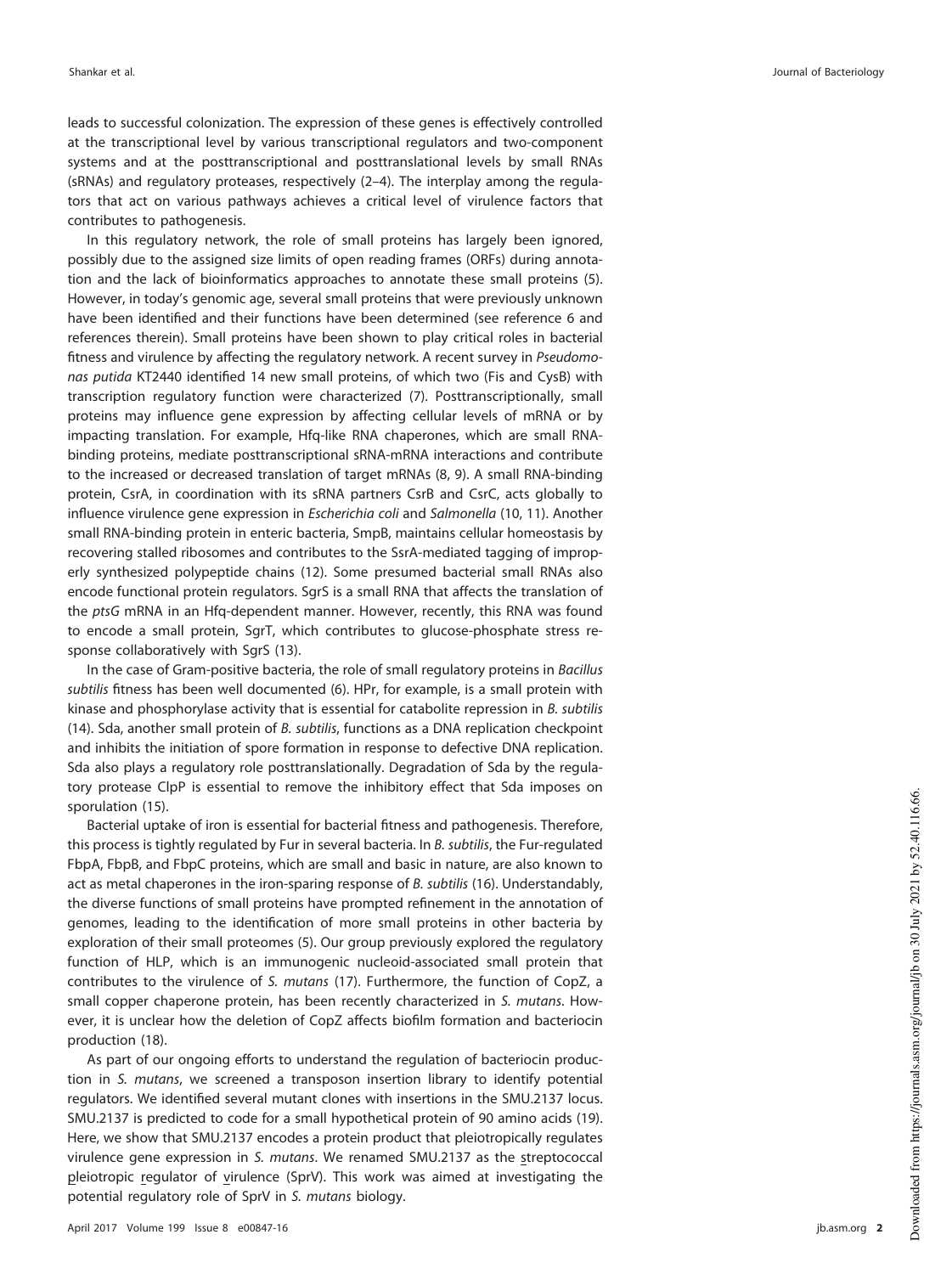

<span id="page-2-0"></span>**FIG 1** The sprV mutant suffers a growth defect and aggregates in liquid culture. (A) Organization of the genetic locus encoding SprV. Based on operon prediction tools, SprV, encoded by SMU.2137, appears to be expressed as part of an operon comprising SMU.2139c (encoding 50S ribosomal protein L9), SMU.2138c (dnaC), and SMU.2136c. However, a putative  $-10$  box (TTCTAGTAT) and a putative  $-35$  box (TTCCAA) are located within 60 bp upstream of the start codon of sprV. (B) Inactivation of sprV causes a growth defect and aggregated growth that is reversible upon in trans complementation of the mutation. All strains were grown in THY at 37°C in Klett flasks, and growth was monitored at 30-min intervals until the wild type reached the stationary phase. Growth curves were plotted using two replicates for each strain, and the experiment was repeated twice independently. The data shown are the means  $\pm$  standard deviations from one such experiment.

#### **RESULTS**

**sprV inactivation causes a growth defect and affects biofilm formation.** The SprV-encoding gene SMU.2137 (sprV) is predicted to be expressed as part of a fourgene operon encompassing SMU.2136c (encoding a hypothetical protein), SMU.2138c (encoding the replicative DNA helicase DnaC), and SMU.2139c (encoding 50S ribosomal protein L9) [\(20\)](#page-17-0) [\(Fig. 1A\)](#page-2-0). We noted that the sprV deletion mutant grew consistently slower than the wild-type parent on Todd-Hewitt medium–yeast extract (THY) agar and in THY broth during routine culturing, which prompted us to determine its growth kinetics. As shown in [Fig. 1B,](#page-2-0) not only did the sprV mutant grow more slowly than the wild type, it also achieved a much lower final cell density (116 Klett units) than the wild-type strain ( $\sim$ 150 Klett units). We determined the doubling time for each strain from the slope of the exponential growth phase. The parent strain and the complemented strain had doubling times of 44.26  $\pm$  1.92 and 41.14  $\pm$  0.78 min, respectively. The sprV mutant, however, had an extended doubling time of 62.77  $\pm$  1.01 min, highlighting the growth defect it suffers as a result of sprV deletion. Furthermore, we also observed that the sprV mutant grew in clumps [\(Fig. 1B,](#page-2-0) inset) compared to the wild-type and complemented strains, suggesting increased cell-cell adhesion, possibly due to changes in its surface properties. Since cell-cell adhesion plays a key role in biofilm growth, we assessed the biofilm formation ability of the sprV mutant in the presence and absence of sucrose. Consistent with the observed increase in cell-cell adhesion, the sprV mutant formed better biofilms in THY than the wild-type and complemented strains on polystyrene 96-well plates. However, when 1% sucrose was added to THY, the mutant suffered a defect in biofilm formation compared with the wild-type and complemented strains [\(Fig. 2A\)](#page-3-0). This effect was reproducible on glass as a biofilm substrate under similar conditions, as shown in the surface plots in [Fig. 2B.](#page-3-0)

**SprV is essential for stress tolerance response.** Biofilms have been shown to be more tolerant to environmental stresses, suggesting a considerable regulatory overlap between biofilm formation and stress tolerance. Since the sprV mutant displayed altered biofilm-forming ability, we wanted to assess its ability to tolerate various environmental stresses. While the wild-type strain was tolerant of an acidic pH of 5.5,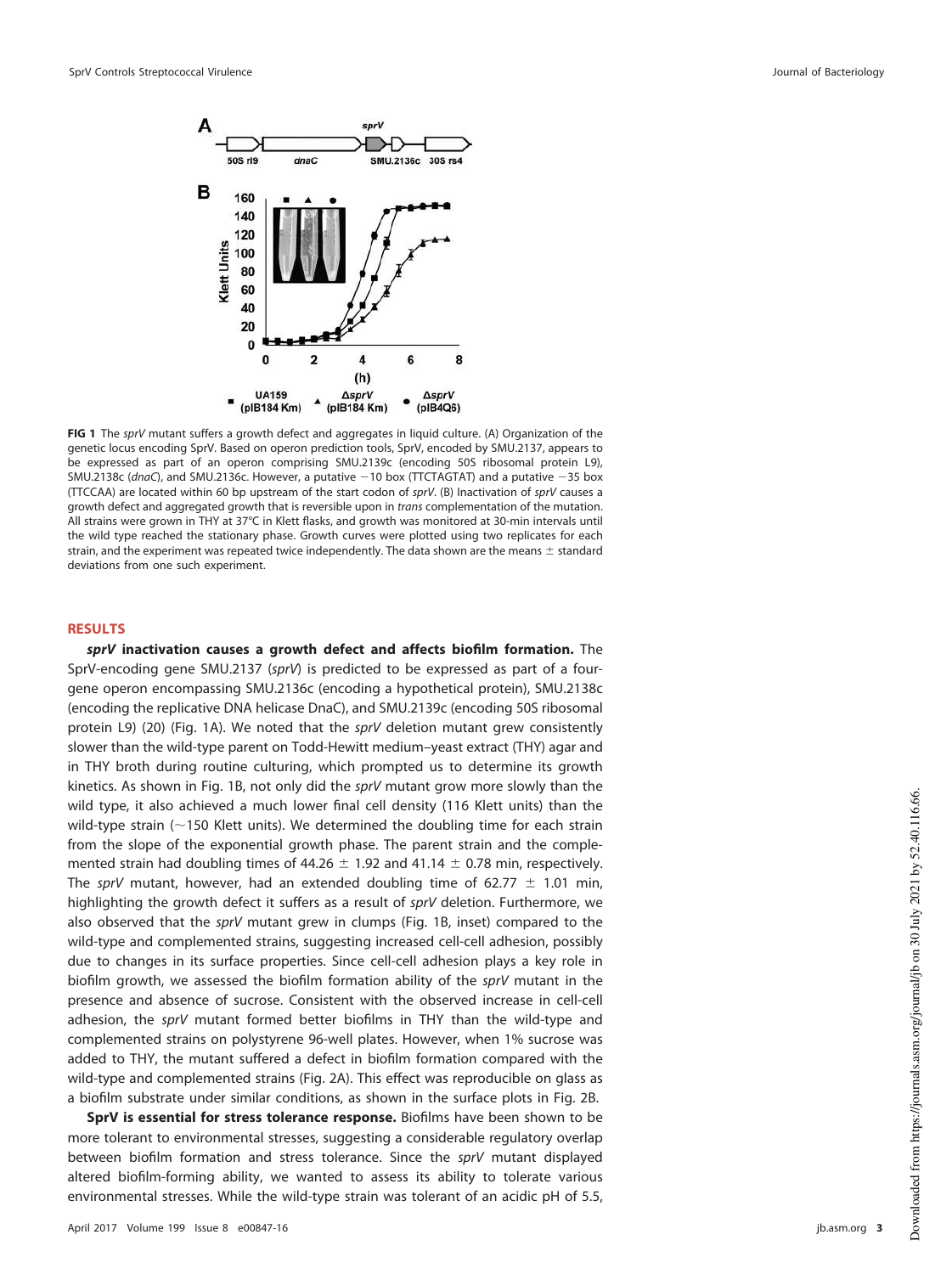

<span id="page-3-0"></span>**FIG 2** Loss of sprV function impacts sucrose-dependent and sucrose-independent biofilm formation in S. mutans. Cultures of strains to be tested were grown in 96-well microplates (A) or in chamber slides (B) to allow biofilm formation on polystyrene and glass as inert substrates. All strains were grown in THY or THY supplemented with 1% sucrose at 37°C for 48 h under microaerophilic conditions to allow biofilm formation in the presence or absence of sucrose, respectively. After sufficient growth, cultures were aspirated gently and wells were washed with PBS to remove planktonic cells, stained with crystal violet, washed to remove unbound dye, and then imaged. Images of biofilms grown on glass are rendered as surface plots using ImageJ for easy visualization. All biofilm formation assays were performed at least twice independently, and the data shown are from one such experiment.

a temperature of 42°C, and osmotic stress up to 0.5 M NaCl, the sprV mutant grew very poorly or failed to grow under these conditions [\(Fig. 3A](#page-4-0) to [D\)](#page-4-0). The mutant was also highly susceptible to oxidative stress induced by hydrogen peroxide and methyl viologen at concentrations that the wild type tolerated [\(Fig. 3E](#page-4-0) and [F\)](#page-4-0). Furthermore, exposure of the sprV deletion mutant to UV radiation for 15 s abolished growth [\(Fig.](#page-4-0) [3G\), suggesting defects in UV-inducible DNA repair mechanisms. When complemented](#page-4-0) in trans with pIB4Q6, however, the sprV [mutant was not susceptible to any of the](#page-4-0) [above-listed stresses, indicating that the observed susceptibility is a result of](#page-4-0) sprV [deletion. In addition, we noted that the](#page-4-0) sprV deletion strain was significantly more [susceptible to killing by membrane-targeting peptide antibiotics \(colistin and poly](#page-4-0)[myxin B\) and trimethoprim but that its susceptibility to other tested antibiotics was](#page-4-0) largely unaffected [\(Table 1\)](#page-5-0).

**The sprV mutant is defective for DNA uptake.** Earlier work in our lab suggested that deletion of the SprV-encoding gene SMU.2137 may interfere with the uptake of linear DNA [\(19\)](#page-16-18). We wanted to verify if this was true using plasmid DNA as well. We also assessed whether the addition of extraneous competence-stimulating peptide 18 (CSP-18) to the culture medium or increasing the transforming DNA concentration would alleviate the defect. The sprV deletion strain was barely transformable with 100 ng of pGhost9-TR in the presence of extraneous CSP-18. Increasing the plasmid level to 500 ng marginally increased transformability [\(Fig. 4B\)](#page-5-1). The transformability of the sprV mutant in the presence of CSP-18 was comparable to the natural transformability of the wild type without extraneous CSP-18, suggesting that other factors in addition to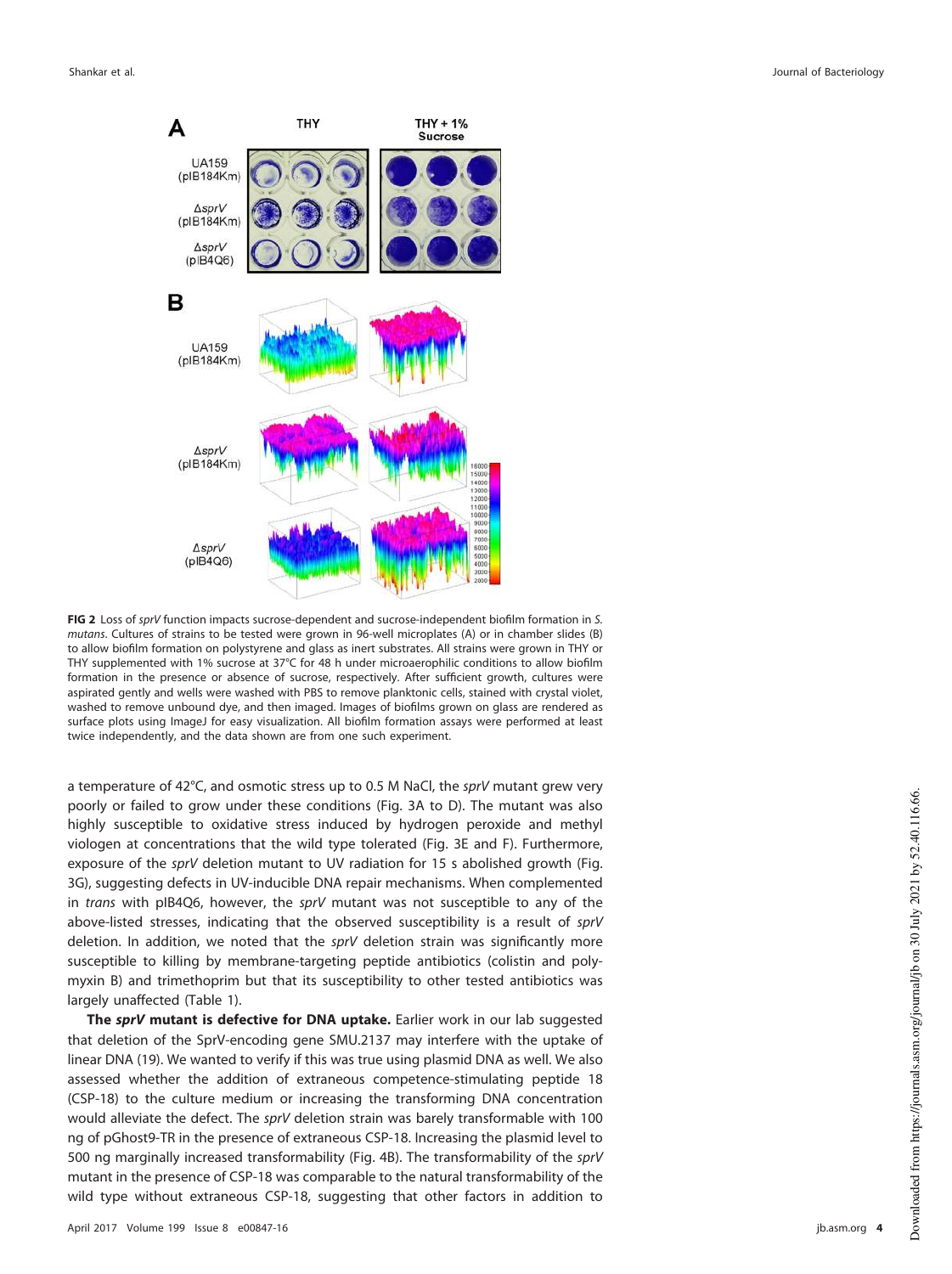

<span id="page-4-0"></span>**FIG 3** Deletion of sprV contributes to poor tolerance to acid, heat, osmotic, oxidative, and UV-induced stress. (A to F) THY plates containing various stressor compounds were prepared as detailed in Materials and Methods. Strains to be tested were first adjusted to similar cell densities and serially diluted. Aliquots of test strain dilutions were then spotted on THY agar (rep. control) and THY agar containing the indicated stressor compound or incubated under the indicated condition. MV, methyl viologen. (G) UV sensitivity was assessed by exposing half of the freshly swabbed bacterial culture on the THY agar surface to UV short-wave radiation for 15 s. Half of the plate was covered using a glass plate to block UV irradiation. All plates except the heat stress plate were incubated at 37°C under microaerophilic conditions, and growth was monitored for up to 72 h postinoculation. Heat stress plates were incubated at 42°C under microaerophilic conditions for up to 72 h. All stress tolerance assays were carried out thrice independently, and data shown are from one such experiment. Each stressor plate had its own control THY plate incubated under similar conditions. The data shown are from one such representative plate.

CSP-18 may be affected in the sprV deletion strain. In the absence of extraneous CSP-18, the sprV deletion mutant could not be transformed with either amount of pGhost9-TR, highlighting the severe defect in plasmid DNA uptake [\(Fig. 4B\)](#page-5-1). However, when complemented in trans with pIB4Q6, the deletion mutant was transformable at levels similar to the wild-type strain [\(Fig. 4\)](#page-5-1) irrespective of CSP-18 or plasmid DNA concentrations.

**SprV pleiotropically regulates ~20% of the S. mutans genome.** The deletion of sprV resulted in defective growth and various other defects that affect virulence. This led us to suspect that SprV may have a global effect on S. mutans gene expression. We performed a transcriptome profiling experiment by sequencing enriched mRNAs isolated from exponential-growth-phase cultures of S. mutans and its isogenic sprV mutant. Data analysis to identify differentially expressed genes (DEGs) revealed that 368 genes ( $\sim$ 19% of the total of 1,960 protein-encoding genes) were at least 2-fold differentially expressed with an adjusted P value of  $<$  0.05 [\(Fig. 5\)](#page-6-0). Of these 368 genes,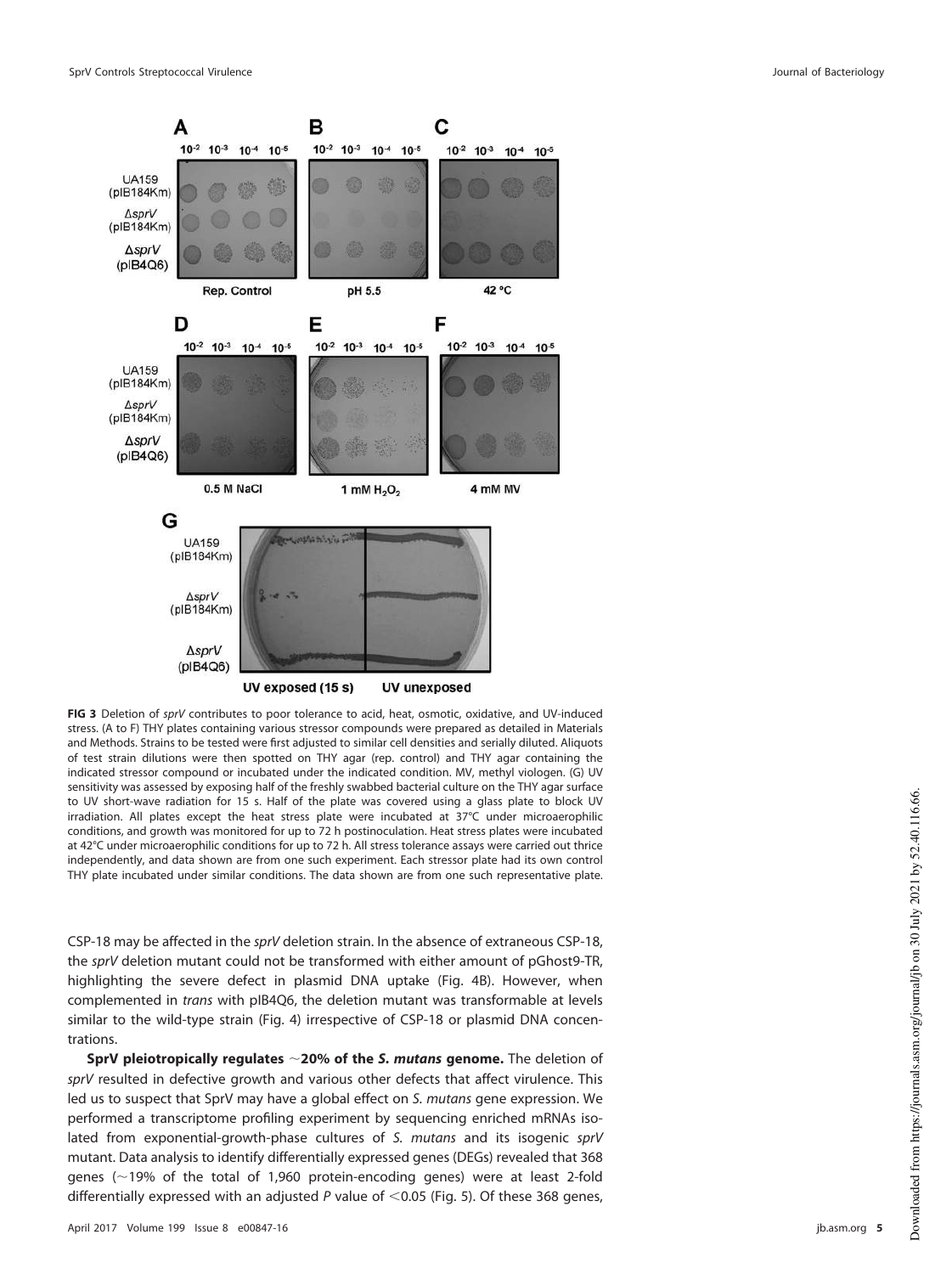|                                   | Diam (mm) of zone of inhibition for: |                                    |                                 |  |  |
|-----------------------------------|--------------------------------------|------------------------------------|---------------------------------|--|--|
| Stressor or antibiotic<br>(concn) | UA159(pIB184Km)                      | $\Delta sprV$ (pIB184Km)<br>mutant | $\Delta sprV(plB4Q6)$<br>mutant |  |  |
| <b>Stressors</b>                  |                                      |                                    |                                 |  |  |
| SDS (750 $\mu$ g)                 | $19.75 \pm 1.06$                     | $23.25 \pm 1.76$                   | $20.25 \pm 1.06$                |  |  |
| 2,2-Bipyridyl (780 $\mu$ g)       | $13.25 \pm 1.76$                     | $13.5 \pm 1.41$                    | $12 \pm 2.12$                   |  |  |
| Antibiotics                       |                                      |                                    |                                 |  |  |
| Colistin (200 $\mu$ g)            | $8 \pm 0$                            | $12.25 \pm 1.06^b$                 | $9.25 \pm 0.35$                 |  |  |
| Polymyxin B (200 $\mu$ g)         | $10.25 \pm 0.35$                     | $14 \pm 0.70^{b}$                  | $11.5 \pm 0$                    |  |  |
| Trimethoprim (5 $\mu$ g)          | $13.5 \pm 0.70$                      | $20.25 \pm 1.06^b$                 | $14.75 \pm 0.35$                |  |  |
| Vancomycin $(5 \mu q)$            | $13 \pm 0.70$                        | $14.75 \pm 1.70$                   | $13.5 \pm 0$                    |  |  |
| Streptonigrin (1 $\mu$ g)         | $25 \pm 1.41$                        | $27.5 \pm 0.70$                    | $23.75 \pm 0.35$                |  |  |

<span id="page-5-0"></span>**TABLE 1** Antibiotic and stress susceptibility of the S. mutans sprV mutant<sup>a</sup>

<sup>a</sup>All disc diffusion assays were conducted twice independently, and the data shown indicate the mean  $\pm$ standard deviation.

 $b$ Signficantly different ( $P < 0.05$ ) from the result for the wild type as calculated by Student's t test.

173 genes (47%) were upregulated [\(Fig. 5A\)](#page-6-0) while 195 genes (53%) were downregulated [\(Fig. 5B\)](#page-6-0). Considering the total number of protein-encoding genes in S. mutans,  $\sim$ 9% of genes were upregulated while  $\sim$ 10% of genes were downregulated, highlighting the pleiotropic nature of SprV's function. Even though the sprV mutant was



<span id="page-5-1"></span>**FIG 4** The S. mutans sprV mutant is defective for natural competence. Viability and natural competence of test strains were assessed in the presence and absence of competence-stimulating peptide (CSP-18). Typically, strains were cultured in THY containing horse serum until they reached exponential growth phase. As required, CSP-18 was added to these cultures, and the cultures were further incubated for 30 min, after which 100 ng or 500 ng pGhost-9TR (Em<sup>r</sup> ) was added to 1-ml aliquots of CSP-18-treated and CSP-18-untreated cultures. After additional incubation for 1 h, serial dilutions of the transformation mixes were made and aliquots of the dilutions were replicated by spotting on THY and THY containing erythromycin (Em). Competence assays were carried out twice independently, and the data shown are from one such experiment.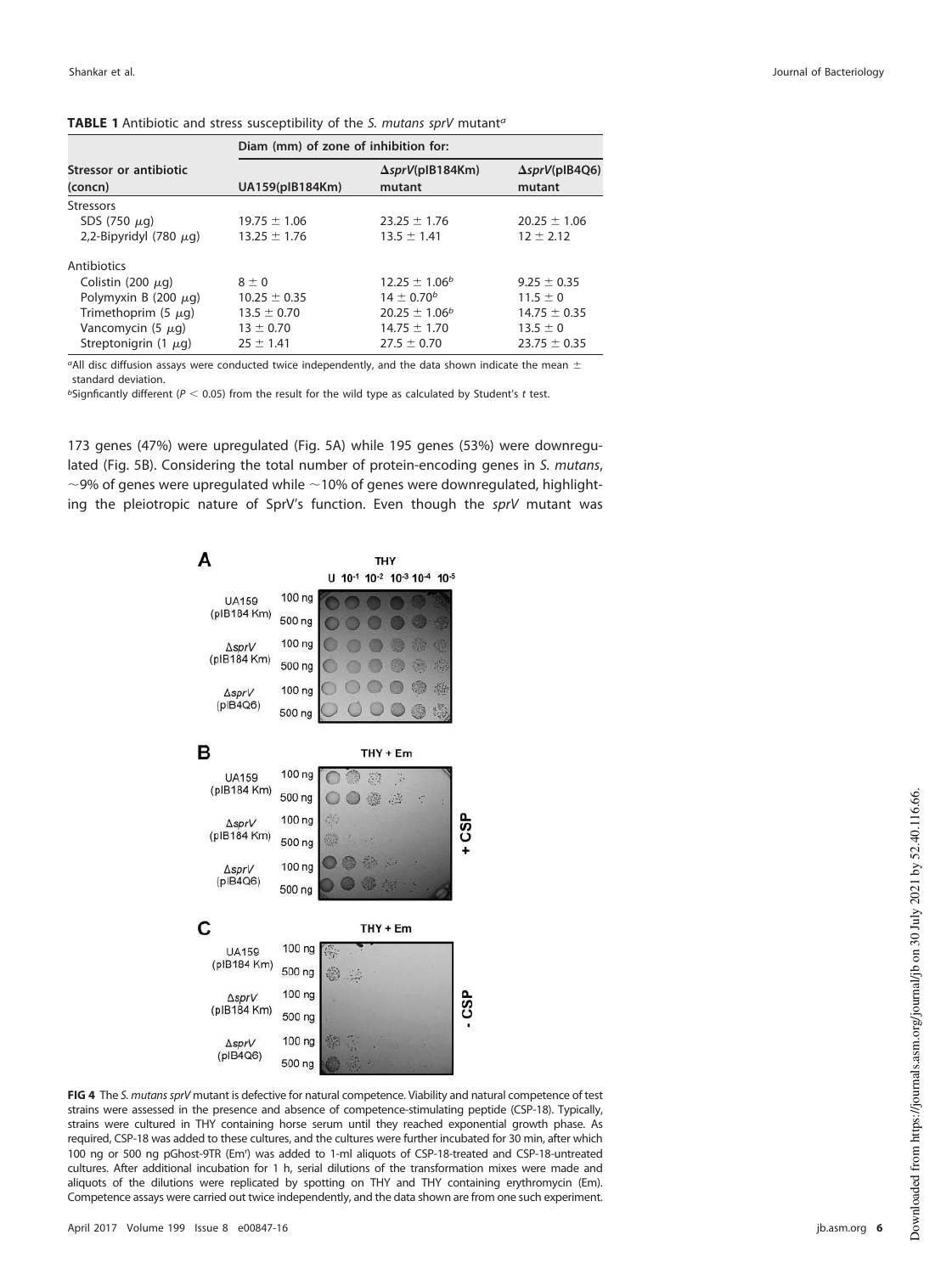

# R



<span id="page-6-0"></span>**FIG 5** The sprV gene product pleiotropically regulates several classes of genes contributing to virulence and stress tolerance. Classification of genes increased (A) or decreased (B) in expression upon loss of SprV. Genes that were at least 2-fold differentially expressed with a significance value of <0.05 were grouped based on their KEGG classification. A few important genes/functions from each functional class are highlighted. Of a total of 368 genes that were differentially expressed, 173 genes (ATP-dependent transport, amino acid metabolism, carbohydrate metabolism, and nucleotide metabolism genes) were upregulated as a result of SprV loss. Around 195 genes (stress tolerance, environmental information processing, nucleic acid metabolism, and transcriptional regulation genes) were downregulated upon sprV deletion.

defective for bacteriocin biosynthesis, bacteriocin immunity genes (scnE, scnF, and scnG) and the lantibiotic protection ABC transporter permease gene (mutG) were upregulated. Several heat shock responsive genes (hrcA, grpE, and dnaK) were upregulated in the sprV mutant, indicating that the mutant suffered some stress as a result of the sprV deletion. In addition, dpr, which is a dps-like peroxide resistance gene, was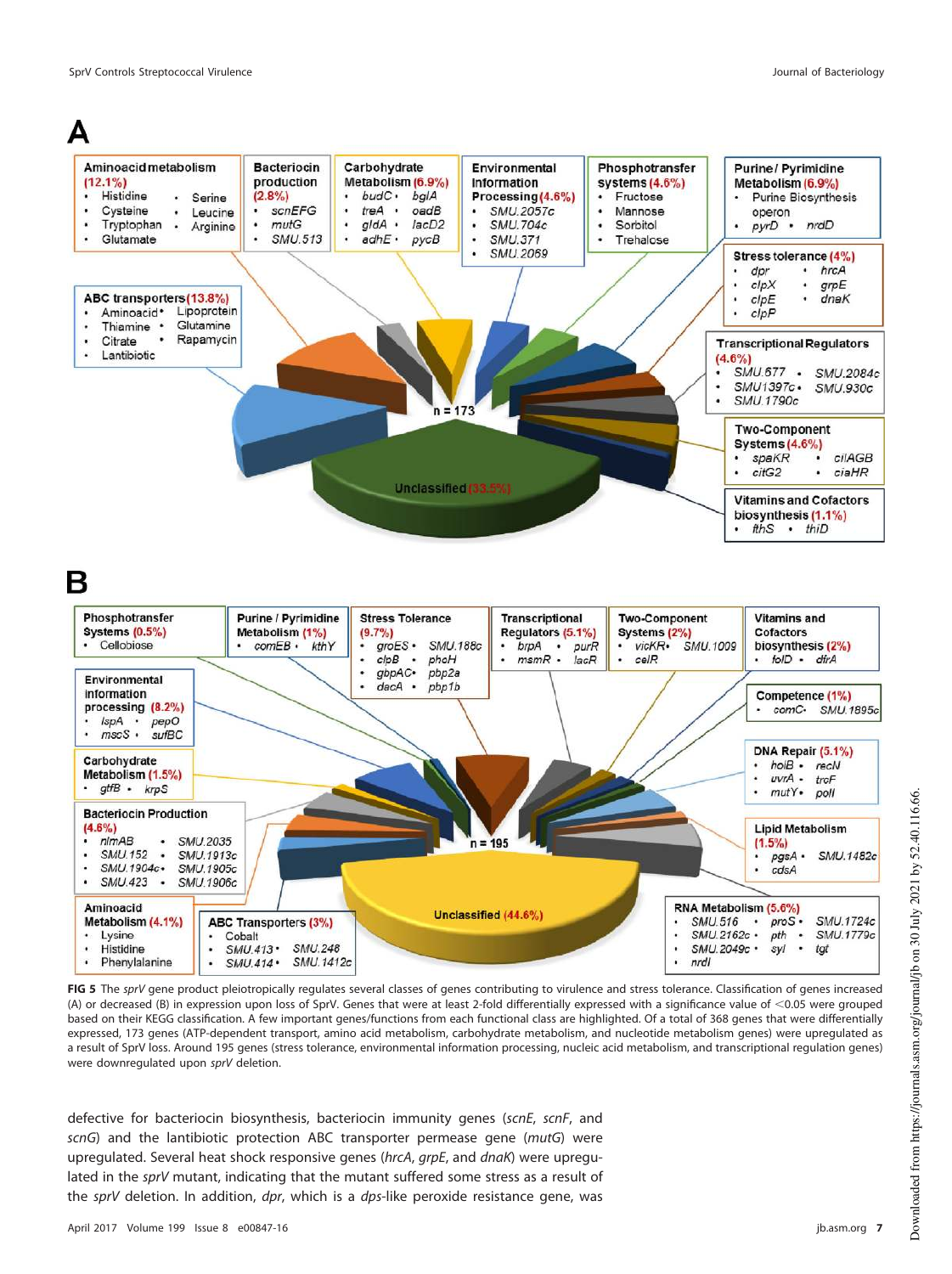upregulated in the mutant. The genes coding for the peptidase ( $clpP$ ) and ATPase ( $clpX$ and  $clpE$ ) components of the Clp protease were upregulated in the  $sprV$  mutant. Moreover, genes encoding the CiaHR and SpaKR two-component systems, involved in the regulation of competence and resistance to the polycyclic antibacterial peptide nisin, respectively, were upregulated in the sprV mutant. Around 58 genes could not be classified into any of the functional categories and formed  $\sim$ 33.5% of the total upregulated genes. Similarly, around 44.6% of the downregulated genes (87) could not be classified into the above-mentioned categories. Consistent with the sprV mutant's observed defect in bacteriocin production, several bacteriocin production (nlmAB,  $nlmC$ , and  $nlmD$ ) and immunity genes were downregulated. The competencestimulating peptide-encoding gene comC was downregulated 5-fold upon sprV deletion and may contribute to the severe defect in natural competence. Genes encoding the primary adhesin of S. mutans, SpaP, and the sortase enzyme required for its anchoring (SrtA) were upregulated by 1.4- and 1.7-fold, respectively, in the sprV deletion mutant. The sloC gene coding for the lipoprotein receptor antigen (LraI) class adhesin was also upregulated. The gene encoding a glucosyl transferase  $(qt\bar{t}B)$  that is critical for sucrose-dependent glucan biosynthesis was downregulated by 2.6-fold upon sprV deletion. In addition, gbpA, gbpB, and gbpC, coding for glucan-binding proteins, were downregulated by 2.4-, 1.7-, and 2.6-fold, respectively. Although several heat shock responsive genes were upregulated in the  $sprV$  mutant, the  $groEL$  and  $groES$ chaperone system-encoding genes were downregulated. Genes encoding an osmoprotectant ABC transporter system (opuCA, opuCB, opuCC, and opuCD) were downregulated in the sprV mutant. Several genes that are involved in DNA replication (holB, mutY, and poll) and in DNA repair (uvrA, trcF, and recN) were downregulated upon sprV inactivation. The VicRK two-component system, which has been implicated in biofilm formation, tolerance to various stresses, and expression of virulence factors, was the only prominent two-component system that was 2-fold downregulated upon sprV deletion. Multiple transcriptional regulators, such as the purine operon repressor (purR), the regulator of multiple-sugar metabolism (msmR), and the virulence regulator brpA, were downregulated in the sprV mutant. dfrA, which encodes dihydrofolate reductase, an enzyme required for resistance to trimethoprim, was downregulated upon sprV inactivation. Moreover, dltA, dltB, and dltD, which are involved in D-alanylation of lipoteichoic acid (LTA), were downregulated by 1.75-, 1.75-, and 1.6-fold, respectively. D-Alanylation of LTA is known to impact aggregation, autolysis, biofilm formation, acid resistance, and susceptibility to antimicrobial peptides. Among other stress tolerance genes, those encoding the ATPases ClpB and ClpC and penicillin-binding proteins (Pbp2a and Pbp1a) were notably downregulated.

**SprV also affects the S. mutans proteome.** Since we found that SprV affects the expression of several key virulence factors and since we suspected a wide regulatory role for SprV, we compared the protein profile of the sprV mutant with that of the wild type. Tris-Tricine SDS-PAGE revealed that the sprV mutant had an altered protein profile compared with the wild type. When the mutant was complemented in trans with pIB4Q6, the wild-type-like protein profile was restored [\(Fig. 6\)](#page-8-0). We found that eight proteins in the mutant were differentially expressed compared with those in the wild type [\(Fig. 6,](#page-8-0) arrowheads). Of these, the prominently upregulated protein band, slightly above the 15-kDa standard [\(Fig. 6,](#page-8-0) lowest arrowhead), was identified as Dpr, which is a peroxide resistance protein.

**SprV contains a highly conserved Veg domain and a motif structurally similar to Hfq.** To get insights into the expression levels of the sprV gene product, we assessed the sprV transcript and protein levels in the S. mutans wild-type strain. Semiquantitative reverse transcriptase PCR (sq-RT-PCR) revealed that the sprV transcript was expressed constantly throughout the growth phases [\(Fig. 7A\)](#page-9-0). However, our attempts to detect SprV in clarified cell lysates of the wild type by immunoblotting were unsuccessful [\(Fig.](#page-9-0) [7B\)](#page-9-0). Therefore, we attempted to determine if SprV localized to the cell surface or was secreted into the culture medium. We observed that a protein band of  $\sim$ 10 kDa was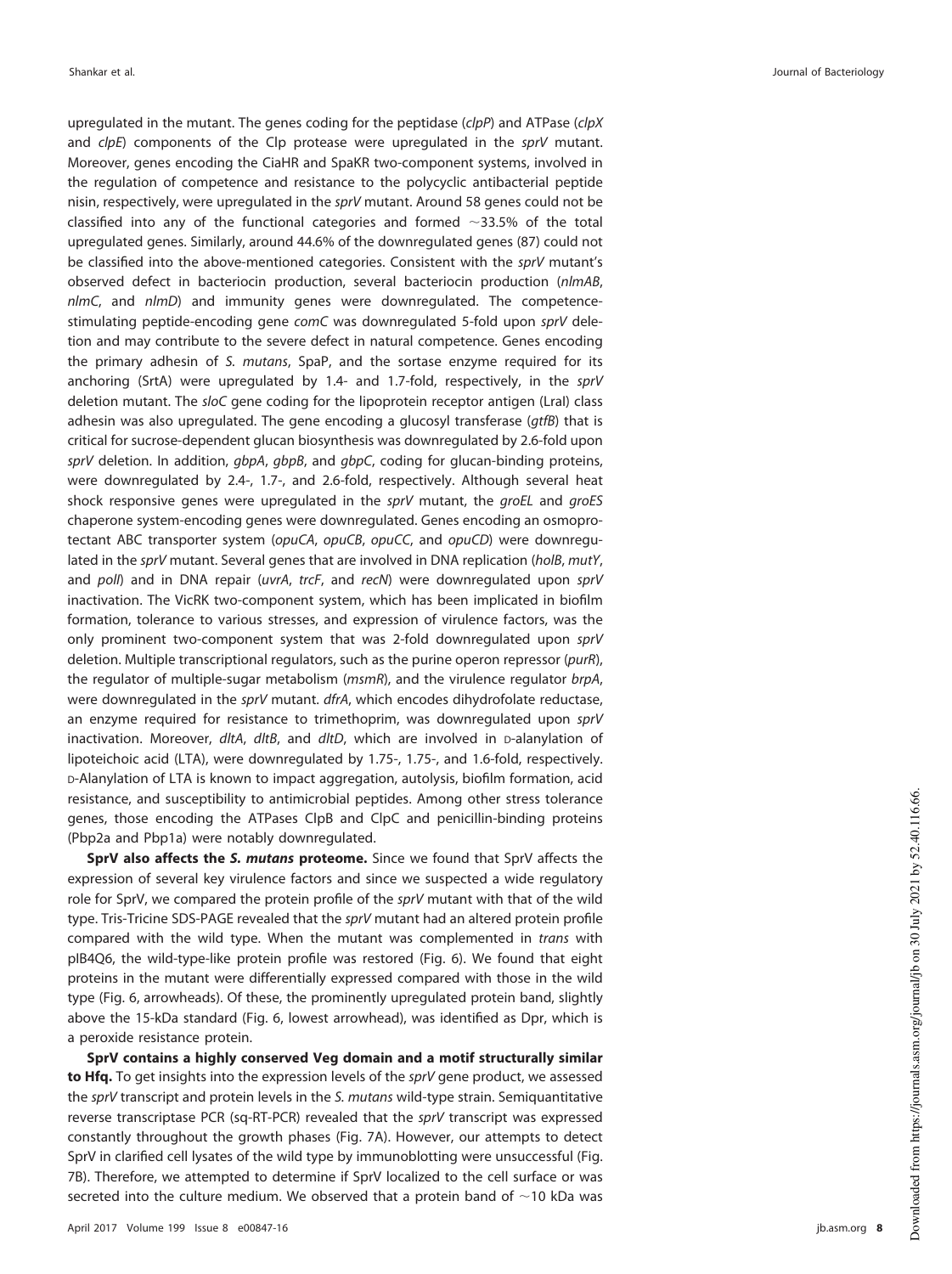

**FIG 6** The SprV mutant displays an altered protein profile. The protein profile of test strains was obtained by SDS-PAGE of their cell lysates obtained by mechanical disruption and clarified by centrifugation. Protein samples were quantified, and equal amounts were loaded onto each lane. Differentially expressed protein bands are highlighted with arrowheads, and molecular weight markers are indicated on the right. The samples are as follows: W, S. mutans UA159; M, S. mutans ΔsprV; C, S. mutans ΔsprV complemented with pIB4Q6.

<span id="page-8-0"></span>present in the pellet fraction of the wild-type strain but was absent in the sprV mutant [\(Fig. 7B\)](#page-9-0). No such difference was observable in the proteins precipitated by trichloroacetic acid (TCA) from the spent culture medium (data not shown) or the cell wall proteins [\(Fig. 7B\)](#page-9-0).

Analysis of the SprV amino acid sequence indicated that a Veg-like domain (PF06257) spanned between positions 9 and 87 of the protein [\(Fig. 7C\)](#page-9-0). We predicted the secondary structure of SprV and found that the protein folded to form an N-terminal  $\alpha$ -helix followed by five  $\beta$ -sheets spanning the protein. A short  $\alpha$ -helix was present between positions 76 and 79 in the sequence. Except the variable loop region between  $\beta$ -sheets 3 and 4, the entire protein was extremely well conserved among all streptococci [\(Fig. 7C](#page-9-0) and [D\)](#page-9-0). SprV contained a short stretch of positively charged amino acids (RKR) in the loop region between  $\beta$ -sheets 1 and 2, which was predicted to bind nucleic acids [\(21\)](#page-17-1). However, RKR $\rightarrow$ AAA mutation did not abolish the in vivo activity of SprV (data not shown). Sequence comparison between S. mutans SprV and its homolog in Streptococcus pneumoniae also displayed a primary sequence identity of  $\sim$ 73%. This SprV homolog in S. pneumoniae was predicted to interact with ribosomal protein L9 in a proteome-wide interaction screen for unannotated proteins [\(22\)](#page-17-2). Moreover, we noted that the S. mutans ribosomal protein S2 copurifies with SprV-6 $\times$ His (data not shown). To test whether SprV interacts with its potential interaction partners L9 and S2, we performed a bacterial two-hybrid assay. SprV was unable to interact with ribosomal proteins L9 and S2 [\(Fig. 8A\)](#page-10-0). However, SprV was found to oligomerize in vivo [\(Fig. 8A\)](#page-10-0).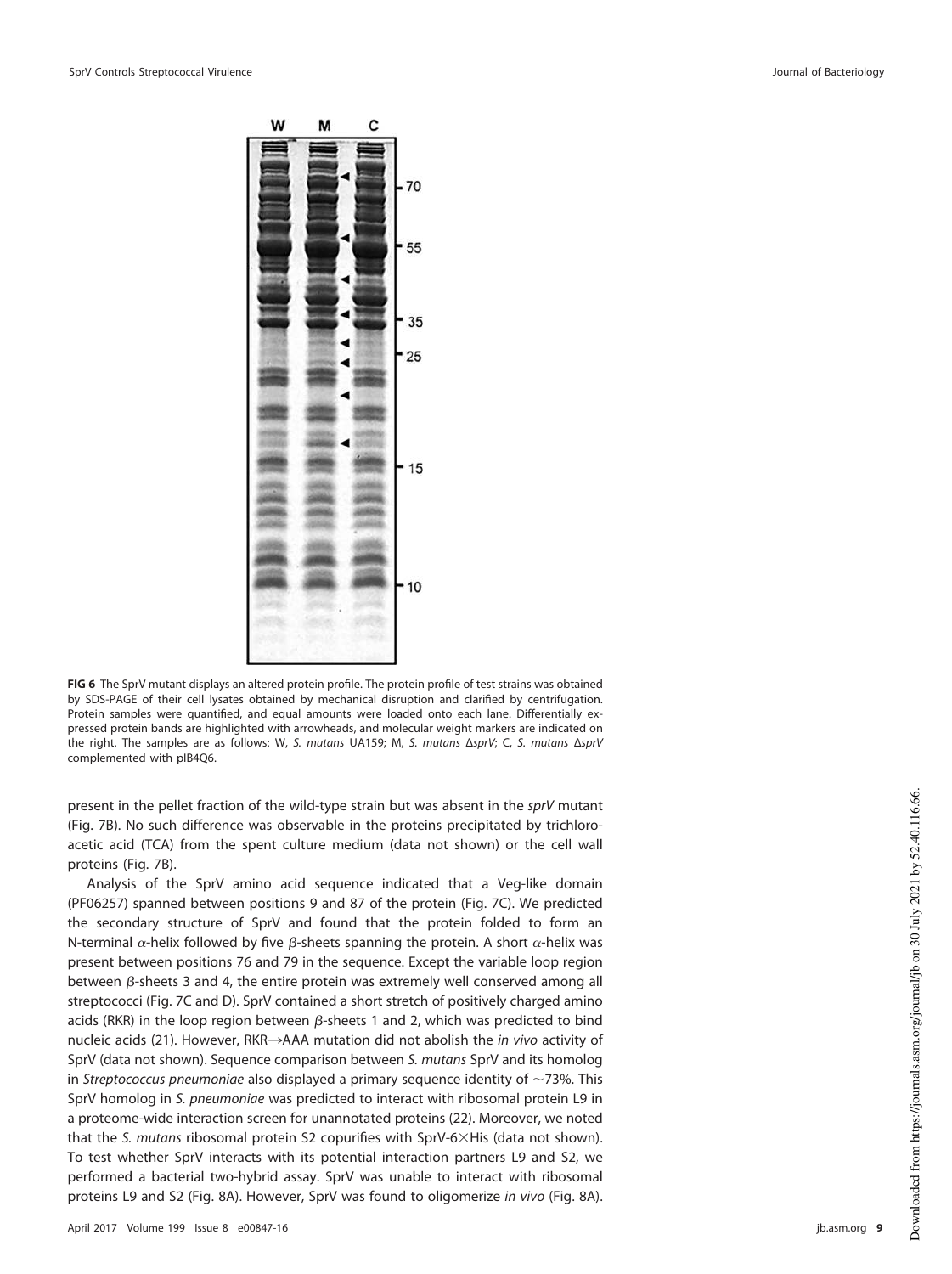

<span id="page-9-0"></span>**FIG 7** sprV encodes a highly conserved Veg domain-containing protein that is actively transcribed yet poorly detectable by immunoblotting. (A) Levels of sprV transcript were determined by semiquantitative reverse transcription-PCR from RNA obtained from S. mutans UA159 cultures at various growth phases (40 Klett units, early log phase; 80 Klett units, mid-log phase; 120 Klett units, late log phase; 150 Klett units, stationary phase). (B) Immunoblotting for detection of SprV in the subcellular fractions of test strains was carried out using an anti-SprV peptide antibody as the primary antibody and an anti-rabbit IgG–HRP conjugate as the secondary antibody. Bands were detected using the ECL Plus chemiluminescent detection substrate and imaged by exposure to X-ray film. Cell lysate, cell surface, cell wall, and pellet fractions were prepared from exponential-growth-phase cultures of the wild type (W), sprV mutant (M), and sprV mutant complemented with in trans sprV (C) as detailed in Materials and Methods. Purified SprV (P) was used as a positive control for the immunoblotting experiment. (C) Schematic representation of the SprV protein indicating amino acid characteristics, span of the Veg domain, predicted secondary structure, and predicted nucleic acid-binding residues. (D) Multiplesequence alignment of SprV homologs from streptococci, indicating a high degree of sequence conservation and showing the variable loop region between  $\beta$ -sheets 3 and 4.

The crystal structure of the SprV homolog in S. pneumoniae (Protein Data Bank [PDB] accession number 3FB9) displayed a secondary structure similar to the predicted secondary structure of SprV. Using the 3FB9 structure as the template, the 3-dimensional structure of S. mutans SprV was modeled on the Phyre2 server [\(Fig. 8B\)](#page-10-0). A structural homology search using the crystal structure of S. pneumoniae SprV (PDB accession number 3FB9) as input on the PDBeFold server identified two structures of the RNA chaperone Hfq from Staphylococcus aureus (PDB accession numbers 1KQ1 and 3QSU) [\(Fig. 8C\)](#page-10-0) as the best hits, with root mean square deviation (RMSD) values of 2.25 and 2.3, respectively, and a query coverage of 86%. Therefore, we wanted to determine if in trans sprV expression could cross-complement an E. coli hfq deletion mutant. We expressed SprV fused to an N-terminal histidine tag from pIB190 and in its native form from pIB184Em in an E. coli hfq mutant containing an rpoS-lacZ fusion. We checked the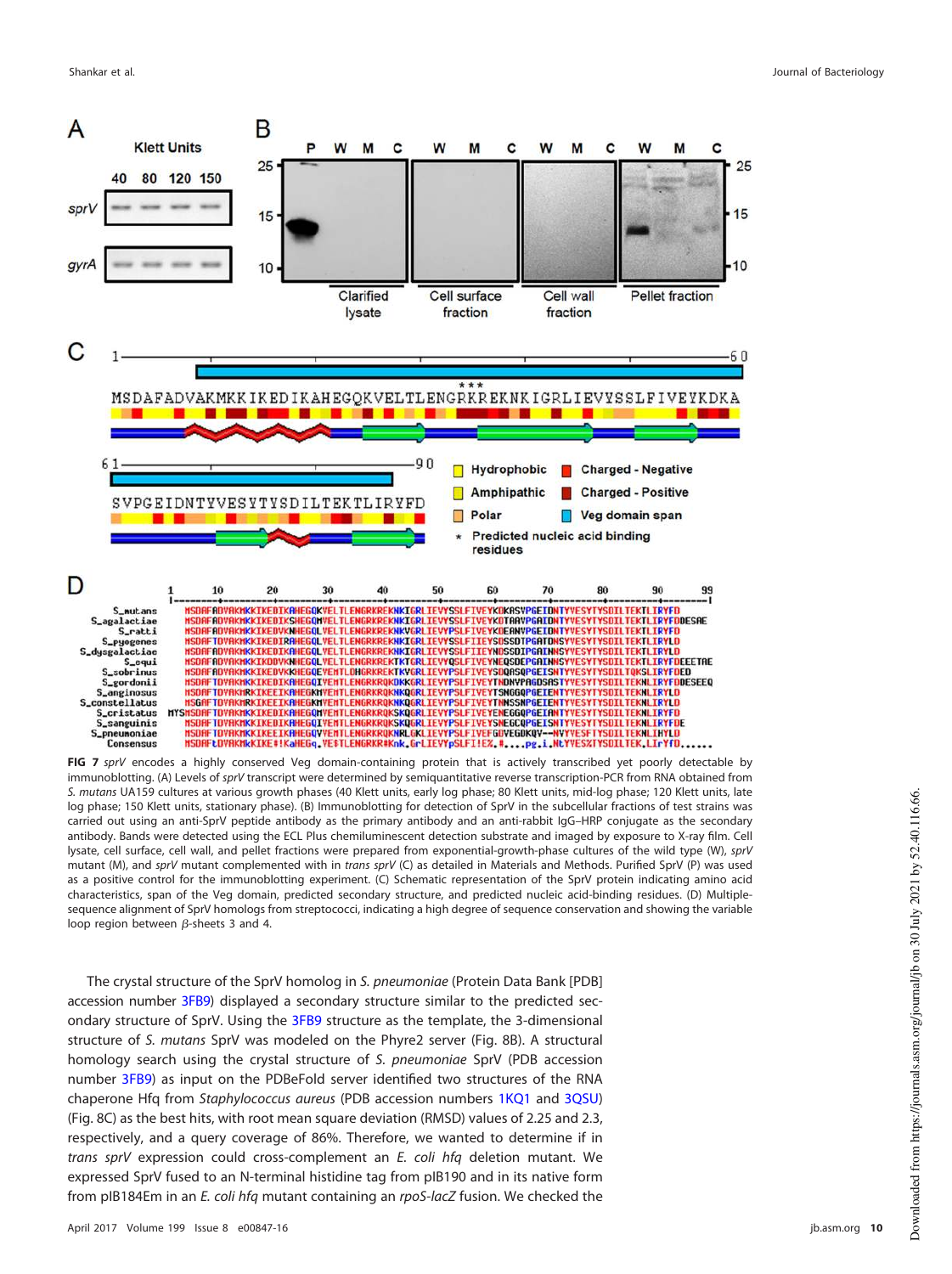

<span id="page-10-0"></span>**FIG 8** SprV is structurally similar to the RNA chaperone Hfq but cannot functionally replace Hfq in an E. coli Δhfq mutant. (A) Bacterial two-hybrid assay to assess the interaction between SprV and its predicted interaction partners. NC, E. coli BHT101(pKT25, pUT18); PC, E. coli BHT101(pKT25-zip, pUT18C-zip); L9, E. coli BHT101(pIB4Q45, pIB4Q48); S2, E. coli BHT101(pIB4Q45, pIB4Q47); SprV, E. coli BHT101(pIB4Q45, pIB4Q46). (B) A three-dimensional model of SprV was predicted on the Phyre2 server using the crystal structure of the SprV homolog from S. pneumoniae TIGR4 as the template. (C) The crystal structure of the RNA chaperone Hfq monomer from Staphylococcus aureus (PDB accession number 1KQ1), which was identified as a structural homolog of S. pneumoniae SprV by the PDBeFold server. (D) rpoS-lacZ fusion expression was assessed on MacConkey agar in the E. coli wild type (SG30013) and in the E. coli hfq deletion mutant containing an rpoS-lacZ fusion (YN585) when SprV was expressed in trans from vectors pIB190 and pIB184Em. Appropriate vector controls are indicated.

expression of SprV in E. coli using immunoblotting (data not shown). However, neither the His-tagged SprV nor its native form could functionally replace Hfq in E. coli YN585 by inducing expression of the Hfq-dependent rpoS-lacZ fusion, as indicated by white colonies on MacConkey agar [\(Fig. 8D\)](#page-10-0).

**Inactivation of sprV in Streptococcus gordonii also causes defects in DNA uptake and UV resistance and an altered protein profile.** Since SprV was highly conserved across streptococci, we inactivated the sprV homolog in S. gordonii (SGO\_0029) to determine whether the S. gordonii sprV mutant would suffer defects as observed in S. mutans. As in S. mutans, loss of SprV in S. gordonii rendered the mutant sensitive to UV-induced damage [\(Fig. 9A\)](#page-11-0). Furthermore, the S. gordonii sprV mutant suffered a marked defect in natural competence, comparable to that seen in S. mutans [\(Fig. 9B\)](#page-11-0). Similarly, the S. gordonii sprV mutant also displayed an altered protein profile as observed by SDS-PAGE [\(Fig. 9E\)](#page-11-0). However, when the S. gordonii sprV gene was introduced in trans, it was able to reverse the effects of sprV deletion. Since the homologs showed a considerable level of sequence similarity, we also attempted to cross-complement the S. mutans sprV deletion with the S. gordonii sprV gene expressed in trans. S. gordonii sprV was able to fully complement the S. mutans sprV mutant, as shown by the complete reversal of defects in UV tolerance and natural competence development [\(Fig. 9C](#page-11-0) and [D\)](#page-11-0). Furthermore, expression of S. gordonii SprV in the S. mutans sprV mutant restored a wild-type-like protein profile in the mutant [\(Fig. 9E\)](#page-11-0). Surprisingly, S. mutans sprV only partially complemented the sprV deletion in S. gordonii (data not shown).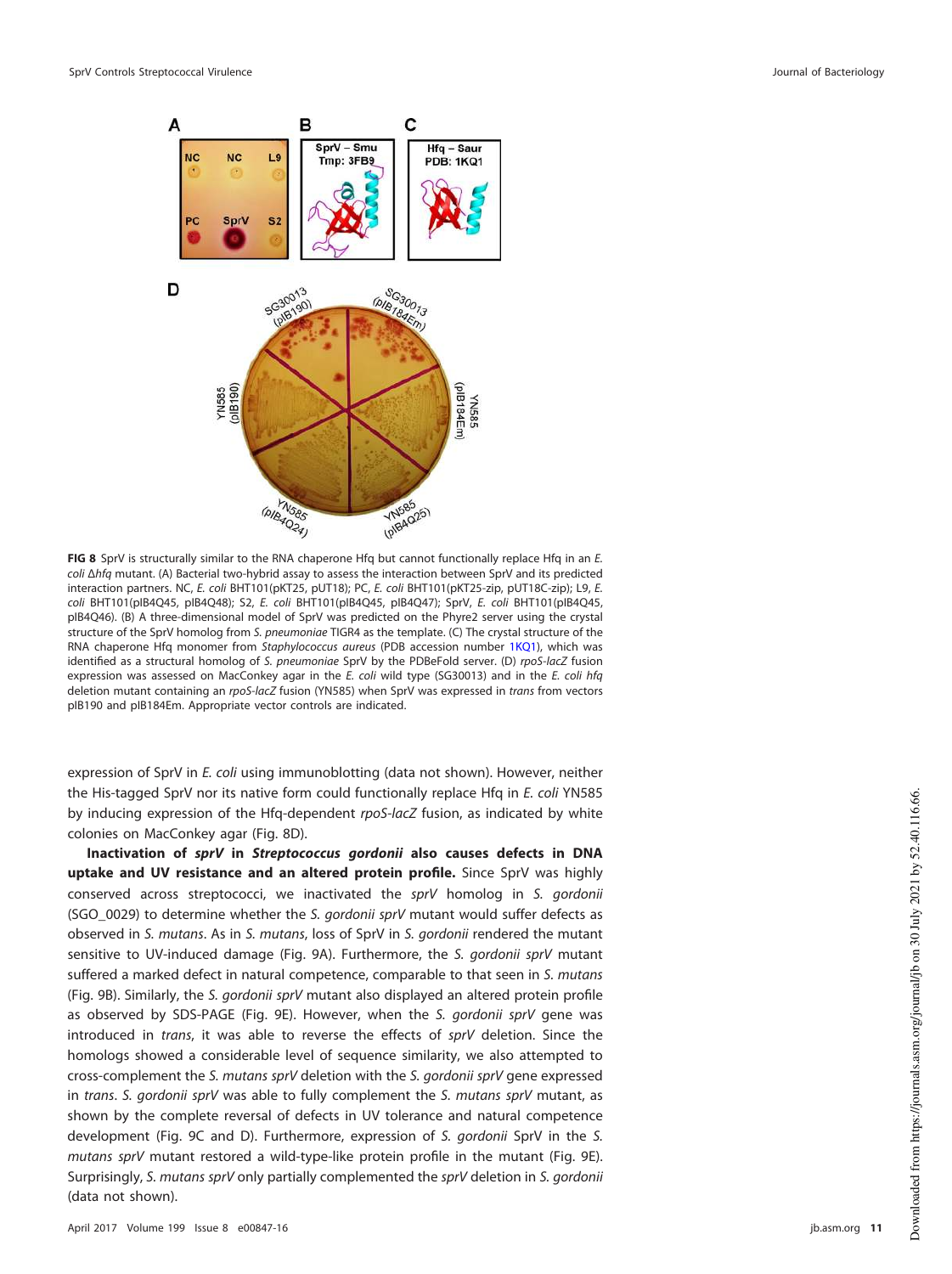

<span id="page-11-0"></span>**FIG 9** Inactivation of the sprV ortholog in S. gordonii leads to defective UV tolerance and natural competence and an altered protein profile. (A) UV sensitivities of S. gordonii wild-type DL1, its isogenic ΔsprV derivative, and the in trans complemented ΔsprV strain were assessed by spotting cell suspensions of test strains with identical cell densities on THY agar and exposing spots to various time intervals (0 to 15 s) of short-wave UV radiation. Regions of the plate to be protected from UV were covered with a glass plate. (B) Natural competence of S. gordonii strains was assessed as described in the legend to [Fig. 4,](#page-5-1) except that CSP-18 was not used in this experiment, genomic DNA of a streptomycin-resistant derivative of S. gordonii DL1 was used to transform test strains, and transformants were selected for streptomycin resistance. (C) UV sensitivities of the S. mutans wild type, its isogenic ΔsprV derivative, the ΔsprV strain complemented in trans with S. mutans sprV, and the S. mutans ΔsprV strain complemented with S. gordonii sprV were assessed as described above. (D) Genetic competence of the S. mutans ΔsprV strain cross-complemented with sprV from S. gordonii was determined in comparison with wild-type S. mutans, its isogenic ΔsprV mutant, and the ΔsprV mutant complemented with S. mutans sprV. (E) Protein profile of S. gordonii DL1 and its derivatives. Experiments were done as described in the legend to [Fig. 6.](#page-8-0) Differentially expressed protein bands are highlighted with arrowheads, and the molecular weight markers are indicated. The samples are as follows: W, S. gordonii DL1; M, isogenic ΔsprV mutant; C, ΔsprV mutant complemented with pIB4Q15.

#### **DISCUSSION**

SprV was originally identified as a potential regulator of mutacin production and genetic competence in S. mutans [\(19\)](#page-16-18). However, the increased doubling time and lower final cell density that we observed upon sprV inactivation suggested a much larger role for SprV in the physiology of the organism. SprV is highly conserved in all streptococci, with homologs in other Gram-positive bacteria that are annotated as the Veg protein. At the sequence level, SprV contains a single conserved Veg domain (PF06257) belonging to the DUF1021 superfamily, which spans the majority of the protein sequence. In B. subtilis 168, deletion of veg had no effect on the growth rate of the strain [\(23\)](#page-17-3), which is in contrast with the considerable growth defect that S. mutans suffers upon sprV inactivation [\(Fig. 1B\)](#page-2-0). Overproduction of the Veg protein in B. subtilis 168 has been reported to promote biofilm formation by impacting the transcription of the tapAsipW-tasA operon, which is involved in the synthesis of the extracellular matrix component of biofilms. This is achieved by inhibition of the master repressor SinR, although it is unclear how this inhibition occurs [\(23\)](#page-17-3). Deletion of the veg homolog sprV in S. mutans, however, led to aggregation during growth [\(Fig. 1B\)](#page-2-0) and enhanced biofilm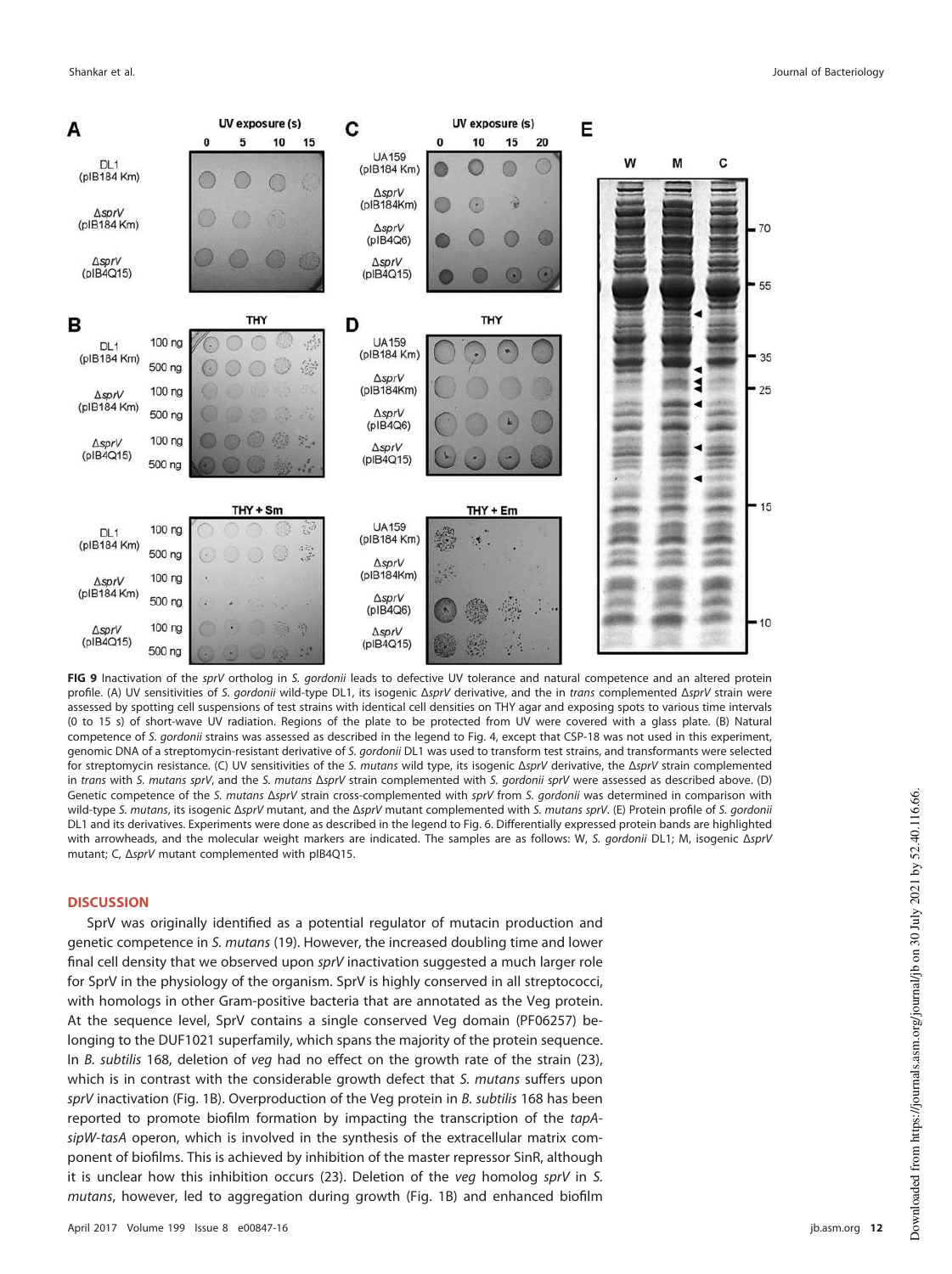formation in the absence of sucrose [\(Fig. 2\)](#page-3-0). Conversely, the sucrose-dependent pathway for biofilm formation appeared to be downregulated, as the sprV mutant formed poorly developed biofilms during growth in THY containing sucrose [\(Fig. 2\)](#page-3-0). This dysregulation of the biofilm formation pathway in S. mutans suggested the differential expression of several genes of the pathway upon sprV inactivation. Several factors that affect biofilm formation in S. mutans are also known to impact its ability to tolerate environmental stresses and uptake DNA naturally [\(18,](#page-16-17) [24](#page-17-4)[–](#page-17-5)[26\)](#page-17-6). As expected, our experiments showed not only that the sprV mutant was susceptible to various stresses and antibiotics [\(Fig. 3](#page-4-0) and [Table 1\)](#page-5-0) but also that it was severely defective in DNA uptake [\(Fig.](#page-5-1) [4A\)](#page-5-1). These findings, taken together with variations in the protein profile of the sprV mutant [\(Fig. 6\)](#page-8-0), suggested a more significant role for SprV in the cell than we previously expected.

Transcriptome sequencing confirmed that SprV modulates the mRNA levels of nearly 368 genes of S. mutans in a pleiotropic manner [\(Fig. 5\)](#page-6-0). This broad impact of SprV on cellular homeostasis may be due partly to the differential expression of several regulatory proteins. For example, comC, which is one of the highly downregulated genes upon loss of sprV, encodes the CSP that is involved not only in the development of competence but also in bacteriocin production and biofilm formation [\(24,](#page-17-4) [27\)](#page-17-7). Loss of  $brpA$ , which is downregulated in the  $sprV$  mutant, results in the differential expression of  $\sim$ 200 genes and affects biofilm formation, acid tolerance, and the oxidative stress tolerance ability of S. mutans [\(26\)](#page-17-6). VicRK, a two-component system, is downregulated upon sprV inactivation and is involved in the regulation of glucosyl transferases and glucan-binding proteins that are instrumental for sucrose-dependent biofilm formation [\(25\)](#page-17-5). Moreover, the VicRK system is also reported to be involved in tolerance to oxidative stress and the development of genetic competence [\(28\)](#page-17-8). The CiaHR twocomponent system, which is upregulated upon sprV deletion, has been shown to be involved in biofilm formation, acid tolerance, genetic competence, and the expression of the stress-responsive protease HtrA [\(29\)](#page-17-9). Similarly, the heat shock responsive transcriptional repressor HrcA, which is upregulated in the sprV mutant, also affects acid tolerance by affecting levels of cellular chaperones [\(30\)](#page-17-10). Loss of SprV causes an increase in the transcript levels of clpP. Our laboratory has previously shown that ClpP is involved in mutacin production, antibiotic stress tolerance, and control of gene expression from TnSmu1 and TnSmu2 genomic islands [\(31\)](#page-17-11). Although our transcriptomic data aligned with the observed phenotypes, it was impossible to predict how SprV affects gene expression because of the largely interconnected pathways affecting these cellular processes.

Following a different approach, we tried to find out how SprV affects gene expression. We attempted unsuccessfully to detect SprV in the clarified cell lysate of S. mutans UA159 by immunoblotting using a custom-developed peptide antibody raised in rabbits, although a few nanograms of purified SprV-6×His were easily detectable [\(Fig.](#page-9-0) [7B\)](#page-9-0). Since a similar observation was made in B. subtilis, wherein the Veg protein was undetectable by immunoblotting, we assessed the transcript levels of sprV in RNA samples prepared from cultures fixed at the early, mid-log, late log, and stationary growth phases. In accordance with the observations made with Veg from B. subtilis [\(23,](#page-17-3) [32\)](#page-17-12), the sprV transcript was detectable at consistent levels throughout the growth phases of S. mutans, while the protein could not be detected from cell lysates prepared from cells at the exponential growth phase [\(Fig. 7\)](#page-9-0). We reasoned that the protein may be secreted outside the cell despite lacking an in silico predictable signal peptide or that it may localize to the cell surface. Interestingly, an SprV homolog in Streptococcus oralis was detected in the cell surface-associated fraction prepared by extraction of surface proteins with N-dodecyl-N , N-dimethyl-3-ammonio-1-propanesulfonate [\(33\)](#page-17-13). However, our attempts to detect SprV in cell surface and cell wall extracts of S. mutans [\(Fig. 7\)](#page-9-0) and in TCA-precipitated proteins from cell-free culture supernatants (data not shown) were not successful. This observation led us to suspect that sprV codes for a regulatory RNA molecule as in the case of sgrS in E. coli [\(13\)](#page-16-12). It was proved otherwise when we determined that pIB4Q34, which contains the sprV ORF with a frameshift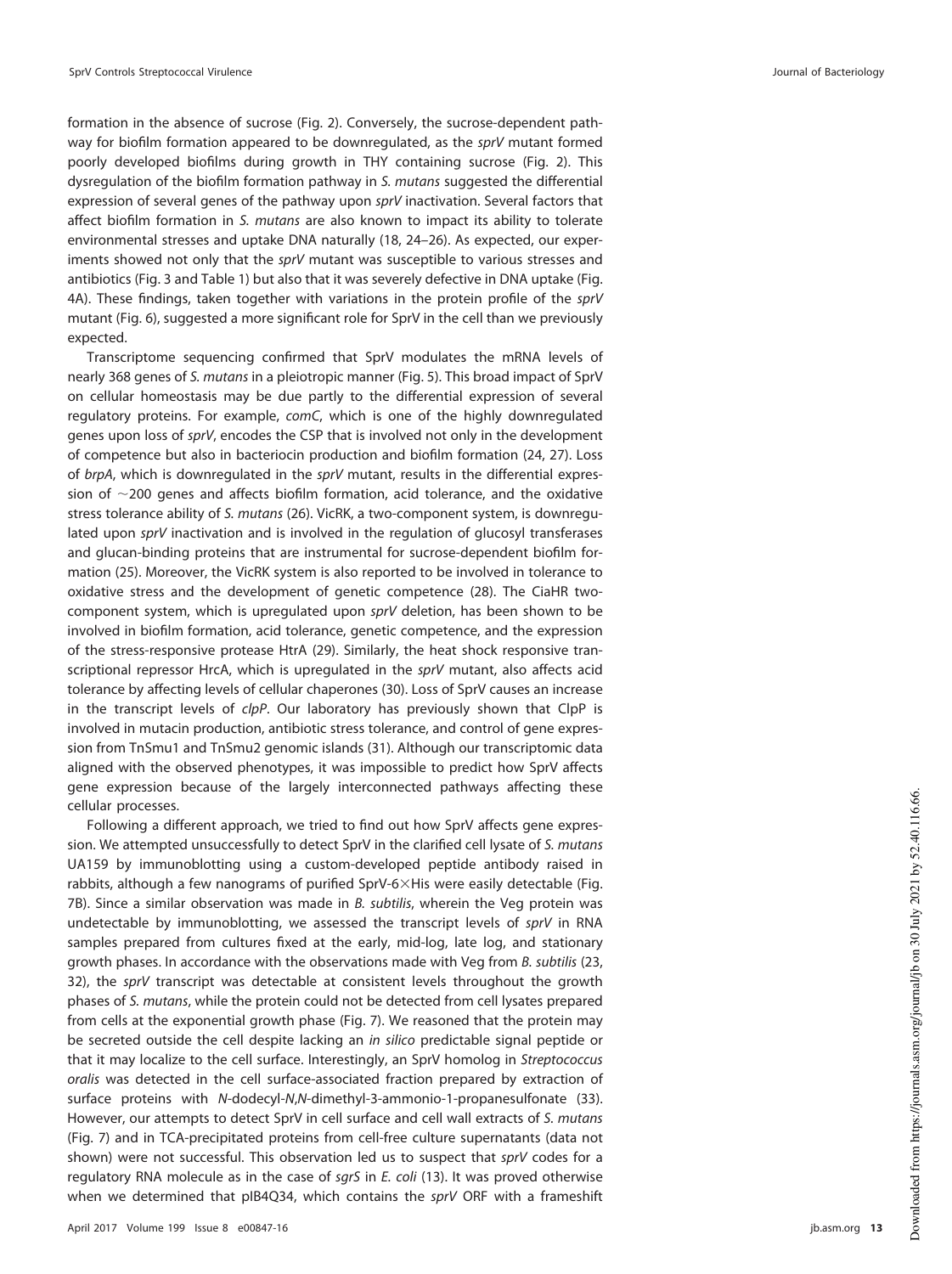mutation in the start codon of the ORF (ATG→ATAG), could not complement the ΔsprV mutation (data not shown). As a final resort, we assessed by immunoblotting to see whether SprV could be detected by analysis of concentrated SDS extracts of the pellet obtained after cell lysis by mechanical disruption. We obtained a weak yet clear band between 10 and 15 kDa in the wild-type strain and in the in trans complemented strain, which was completely absent in the ΔsprV strain, thereby confirming that SprV was expressed in the cell and localized to the pellet fraction after lysis [\(Fig. 7B\)](#page-9-0).

SprV is highly conserved across streptococci. Inactivation of the sprV homolog in S. gordonii resulted in sensitivity to UV, defective DNA uptake, and an altered protein profile, as in the case of S. mutans. Furthermore, the sprV homolog from S. gordonii could cross-complement an S. mutans sprV mutant, indicating the high degree of conservation of SprV. Closer sequence analysis of SprV indicated a highly conserved stretch of positively charged amino acids in the loop region between  $\beta$ -sheets 1 and 2, which was predicted to bind nucleic acids using BindN [\(21\)](#page-17-1). Mutation of these residues to alanine did not affect the ability of SprV RKR->AAA to complement an sprV mutant, indicating that these residues were not critical to the function of SprV in the cell (data not shown). The structure of the SprV homolog from S. pneumoniae was solved earlier as part of a structural genomics study (PDB accession number 3FB9). As mentioned before, this structure shares a significant degree of homology with the structure of the RNA chaperone Hfq from Staphylococcus aureus (PDB accession number 1KQ1). Loss of hfq in several bacteria has led to the pleiotropic dysregulation of gene expression and susceptibility to various stresses in Gram-negative bacteria [\(34\)](#page-17-14). In Gram-positive bacteria, loss of hfq sometimes perturbs normal cellular function, as in the case of Listeria monocytogenes [\(35\)](#page-17-15), whereas it appears to have no effect in other cases, such as in S. aureus [\(36\)](#page-17-16). Given the phenotypes that we observed for sprV deletion and the pleiotropic impact that SprV has on gene expression, we wanted to test whether SprV may be the elusive Hfq homolog in streptococci. Despite the structural homology, SprV was unable to complement an E. coli hfq mutant and induce expression of the rpoS-lacZ fusion that the strain harbors. Furthermore, purified SprV did not exhibit ATPase activity and it could not bind ATP (data not shown), which are both typical of Hfq. SprV also lacks the signature Sm domain that is characteristic of Hfq proteins [\(37\)](#page-17-17). Collectively, these observations indicated that although SprV and Hfq have similar structures, they may be functionally distinct.

Using SprV-6×His, we attempted to pull down the interaction partners of SprV from S. mutans cell lysates. Ribosomal protein S2 was identified as a potential hit in one of these experiments (data not shown). Previously, in a proteome-wide protein interaction screen, the SprV homolog of S. pneumoniae SP2202 was reported to interact with ribosomal protein L9 (SP2204) [\(22\)](#page-17-2). However, based on our bacterial two-hybrid assay, SprV was unable to interact with ribosomal proteins L9 and S2 [\(Fig. 8A\)](#page-10-0). Currently, we have set up several experiments, including pull down and cross-linking approaches, to identify interacting partners of SprV and thereby further investigate the mysterious mechanism by which SprV widely impacts the S. mutans transcriptome.

#### **MATERIALS AND METHODS**

**Bacterial strains and growth conditions.** S. mutans strains were routinely grown in Todd-Hewitt medium (Becton Dickinson) supplemented with 0.2% yeast extract (THY) at 30°C or 37°C under microaerophilic conditions (i.e., in candle jars). Whenever needed, THY was supplemented with 5  $\mu$ g/ml erythromycin (Em) and/or 300 µg/ml kanamycin (Km). E. coli strains were grown in Luria-Bertani medium that was supplemented with 100  $\mu$ g/ml ampicillin (Ap), 50  $\mu$ g/ml Km, 20  $\mu$ g/ml chloramphenicol (Cm), or 500 -g/ml Em as required. To assess the growth kinetics of streptococci, overnight cultures of strains were diluted to equal densities (optical density at 600 nm  $[OD_{600}] = 0.05$ ) in 50 ml of prewarmed THY contained in Klett flasks. Growth was monitored every 30 min using a Klett colorimeter with a red filter. Doubling time in minutes was calculated from the slope of the exponential growth phase of each strain.

**Construction of bacterial strains and plasmids.** Markerless gene deletions in S. mutans and S. gordonii were constructed by homologous recombination employing the Cre-loxP system for excision of the antibiotic resistance cassette as described earlier [\(38\)](#page-17-18). The resulting strains were verified by sequencing the genomic loci for any secondary mutations. For in trans expression of sprV in streptococci, a shuttle expression vector, pIB184Km [\(39\)](#page-17-19), was used. The sprV gene from S. mutans, along with its upstream elements (300 bp), was PCR amplified using primer pair 4Q2137CompF/4Q2137CompClonR (for all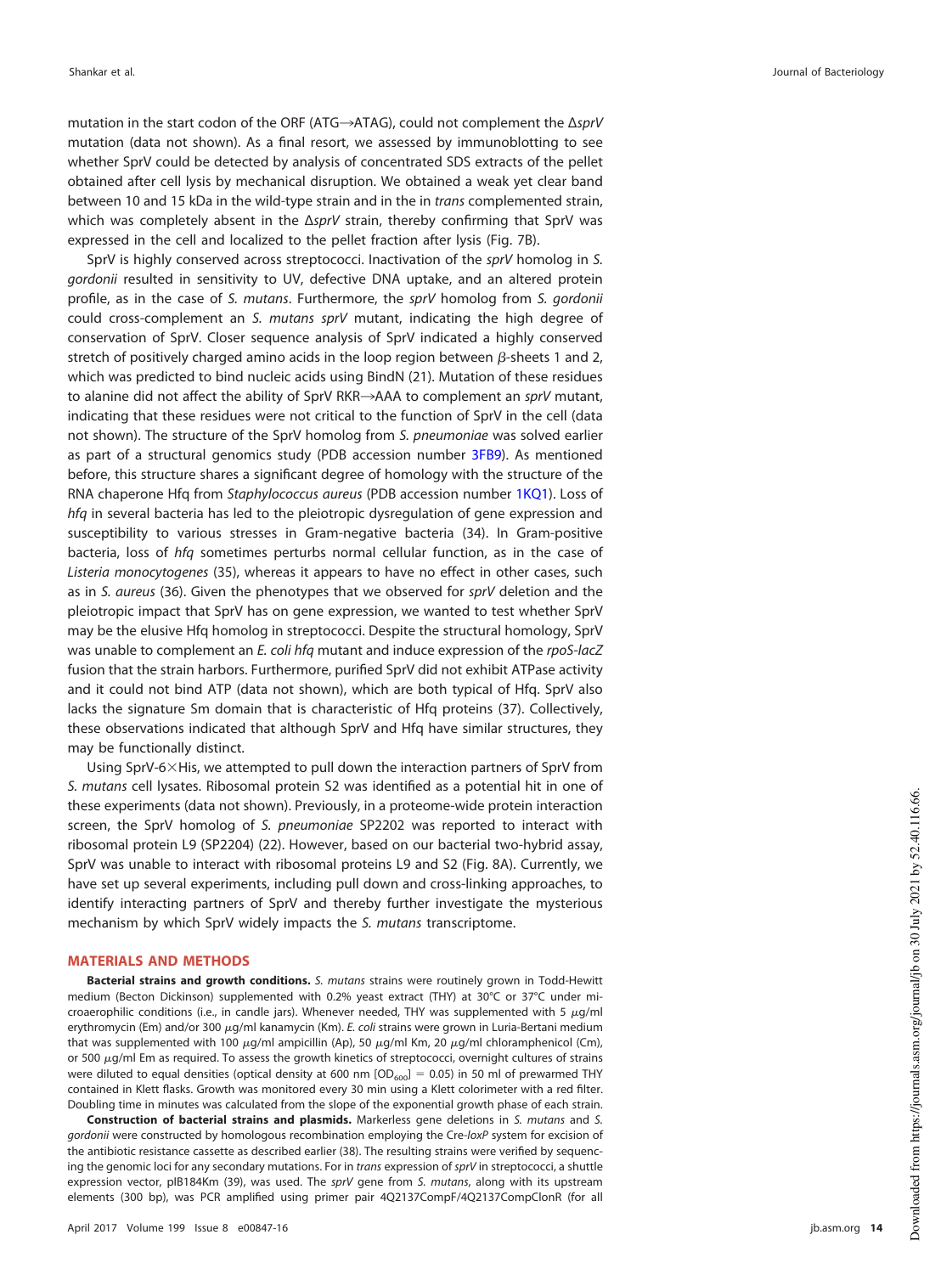<span id="page-14-0"></span>

| TABLE 2 List of strains and plasmids used in this study |  |  |  |  |  |  |  |
|---------------------------------------------------------|--|--|--|--|--|--|--|
|---------------------------------------------------------|--|--|--|--|--|--|--|

| Strain or plasmid     | <b>Description</b>                                                                                       | Reference or source |
|-----------------------|----------------------------------------------------------------------------------------------------------|---------------------|
| <b>Strains</b>        |                                                                                                          |                     |
| S. mutans             |                                                                                                          |                     |
| <b>UA159</b>          | Wild type                                                                                                | 46                  |
| ∆sprV mutant          | Markerless deletion of SMU.2137                                                                          | This study          |
| ΔsprV(plB4Q6) mutant  | Markerless deletion of SMU.2137 complemented with SMU.2137                                               | This study          |
| ΔsprV(pIB4Q15) mutant | Markerless deletion of SMU.2137 complemented with S. gordonii 0029                                       | This study          |
| S. gordonii           |                                                                                                          |                     |
| DL <sub>1</sub>       | Wild type                                                                                                | 47                  |
| ∆sprV mutant          | Markerless deletion of 0029                                                                              | This study          |
| ΔsprV(plB4Q15) mutant | Markerless deletion of 0029 complemented with S. gordonii 0029                                           | This study          |
| E. coli               |                                                                                                          |                     |
| SG30013               | MG1655 derivative with rpoS-lacZ fusion                                                                  | 44                  |
| <b>YN585</b>          | SG30013 derivative; hfg::cat Cmr                                                                         | 45                  |
| <b>BHT101</b>         | F <sup>-</sup> cya-99 araD139 galE15 galK16 rpsL1 (Str <sup>r</sup> ) hsdR2 mcrA1 mcrB1                  | 48                  |
| Plasmids              |                                                                                                          |                     |
| pGEMT-Ez              | TA cloning vector; Apr                                                                                   | Promega             |
| plB184Km              | E. coli-Streptococcus shuttle expression vector; Kmr                                                     | 39                  |
| plB184Em              | E. coli-Streptococcus shuttle expression vector; Emr                                                     | 39                  |
| plB190                | E. coli-Streptococcus shuttle expression vector; Emr                                                     | 39                  |
| pET3a                 | Protein expression vector; Apr                                                                           | Novagen             |
| pKT25                 | Allows expression of protein as in-frame fusion at C terminus of T25 polypeptide; Km <sup>r</sup>        | 48                  |
| pUT18                 | Allows expression of protein as in-frame fusion at N terminus of T18 polypeptide; Ap <sup>r</sup>        | 48                  |
| pKT25-zip             | Derivative of pKT25 with leucine zipper of GCN4 fused in frame to T25 polypeptide; Km <sup>r</sup>       | 48                  |
| pUT18C-zip            | Derivative of pUT18C with leucine zipper of GCN4 fused in frame to T18 polypeptide; Ap <sup>r</sup>      | 48                  |
| pIB4Q6                | plB184Km containing SMU.2137 in reverse orientation relative to P23 promoter                             | This study          |
| pIB4Q15               | plB184Km containing S. gordonii 0029 in orientation to P23 promoter                                      | This study          |
| pIB4Q22               | pET3a containing SMU.2137 fused to a C-terminal 6×His tag                                                | This study          |
| plB4Q24               | plB184Em containing SMU.2137 in orientation to P23 promoter                                              | This study          |
| pIB4Q25               | plB190 containing SMU.2137 in orientation to P23 promoter with N-terminal 6×His tag                      | This study          |
| plB4Q26               | plB184Km containing SMU.2137 in orientation to P23 promoter                                              | This study          |
| pIB4Q32               | plB184Km containing the SMU.2137 ORF with substitutions coding for RKR→AAA                               | This study          |
| pIB4Q34               | plB184Km containing the frame-shifted SMU.2137 ORF with an altered start codon<br>$ATG \rightarrow ATAG$ | This study          |
| pIB4Q45               | Derivative of pKT25 with sprV genetically fused in frame to T25 polypeptide; Kmr                         | This study          |
| pIB4Q46               | Derivative of pUT18 with sprV genetically fused in frame to T18 polypeptide; Ap <sup>r</sup>             | This study          |
| pIB4Q47               | Derivative of pUT18 with ribosomal protein S2 genetically fused in frame to T18<br>polypeptide; Apr      | This study          |
| plB4Q48               | Derivative of pUT18 with ribosomal protein L9 genetically fused in frame to T18                          | This study          |
|                       | polypeptide; Ap <sup>r</sup>                                                                             |                     |

primers, see Table S1 in the supplemental material), digested with BamHI/EcoRI, and ligated with pIB184Km, which was predigested with the same enzymes. The resulting construct was designated pIB4Q6. Similarly, the sprV homolog in S. gordonii was amplified using primers 4QSG0029CoF/ 4QSG0029CoR to include the 200-bp-long upstream elements and ligated with pIB184Km after digestion with BamHI/EcoRI. The resulting construct was named pIB4Q15. To express sprV under the control of the P23 promoter in pIB184Km, the sprV ORF was amplified using primers 4Q2137BamRBSF/4Q2137EcoR, digested with BamHI/EcoRI, and ligated with pIB184Km, which was digested with the same enzymes. This construct was designated pIB4Q26 and was subsequently used to introduce mutations in the sprV ORF. Plasmid pIB4Q26 was used as the template for long-range PCRs (using AccuTaq LA DNA polymerase; Sigma) with primers 4Q2137FS-F/4Q2137FS-R, which introduced a frameshift mutation in the start codon of the sprV ORF by changing ATG to ATAG, resulting in pIB4Q34. Similarly, the long-range PCR with primers 2137RKR-AAAF/2137RKR-AAAR, containing codon substitutions for R34A, K35A, and R36A (CGT->GCA, AAG->GCA, and CGT->GCA), generated construct pIB4Q32. To overexpress S. mutans sprV for protein purification, the sprV ORF was amplified with primers 4Q2137PET15F/4Q2137Ct6HisR, digested with NdeI/BamHI, and ligated to pET3a (Novagen), which was previously digested with the same enzymes. The resulting expression construct pIB4Q22 was used to obtain SprV with a C-terminal six-histidine tag (SprV-6 $\times$ His). The bacterial adenylate cyclase two-hybrid system (Euromedex) was used to determine the interaction between SprV and its predicted interaction partners as recommended by the manufacturer. Vectors pKT25 and pUT18 were used to express bait and prey proteins by cloning respective ORFs in the BamHI and KpnI sites of these vectors. All plasmid constructs were verified by sequencing both strands. Strains and plasmids used in this study are listed in [Table 2.](#page-14-0)

**Biofilm formation.** Biofilm formation was assessed in THY and in THY plus 1% sucrose as described earlier [\(40\)](#page-17-20) with minor modifications. Briefly, overnight cultures of test strains were adjusted to an OD $_{600}$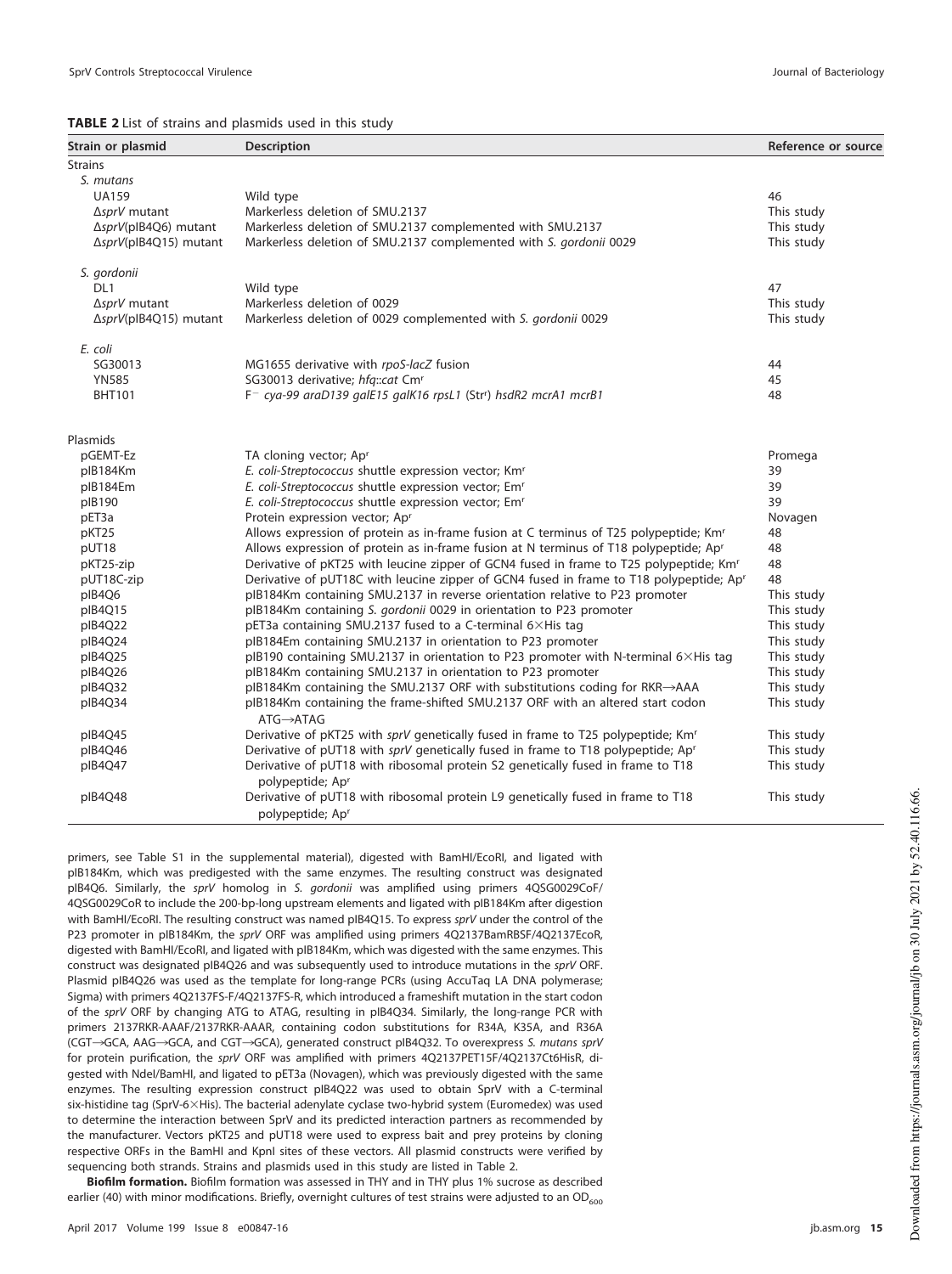of 0.2 with THY in the presence or absence of sucrose. Biofilms were grown in polystyrene 96-well flat-bottom plates by placing a 250-µl aliquot of the desired strain in each well. To grow biofilms on glass, 450- -l aliquots of the dilutions were placed in separate chambers of 8-well chamber slides. Biofilms were allowed to grow for 48 h at 37°C under microaerophilic conditions, after which they were washed, stained with Gram's crystal violet, washed, and imaged. False-colored surface plots of biofilm micrographs were generated using ImageJ [\(41\)](#page-17-26).

**Stress susceptibility assays.** To test for stress sensitivity, strains to be tested were adjusted to the same densities in saline and serially diluted, after which a 10-µl aliquot from each dilution was spotted onto stressor plates and allowed to dry. Similar spots were also made on control plates with no stressors to assess normal bacterial growth. Plates were incubated at 37°C under microaerophilic conditions for up to 72 h to monitor for bacterial growth and then imaged. Acid stressor plates were prepared by adjusting the pH of THY agar to 5.5 with HCl. Additionally, the medium was buffered with citrate-phosphate buffer (pH 5.5) in order to maintain pH during bacterial growth as described earlier [\(42\)](#page-17-27). Similarly, control plates for acid stress contained THY agar buffered at pH 7.5. Heat stress was induced by incubating THY plates spotted with serial dilutions of test strains at 42°C under microaerophilic conditions for 72 h, after which bacterial growth was monitored and imaged. Osmotic stressor plates contained THY agar supplemented with 0.5 M NaCl, and oxidative stressor plates contained THY agar containing either 1 mM  $\rm H_2O_2$  or 4 mM methyl viologen. UV sensitivity was determined by swabbing a line of each test culture across a THY agar plate, after which half of the petri dish was covered with a glass plate to block UV radiation and the agar plate was exposed to UV short-wave radiation (253.7 nm) for 15 s. Plates were then wrapped with aluminum foil and incubated at 37°C under microaerophilic conditions. The degree of sensitivity to antibiotics and stress-inducing agents was determined by disc diffusion assays as previously described [\(31\)](#page-17-11), and the zone of growth inhibition was considered as the level of sensitivity.

**SprV protein expression and purification.** E. coli BL21(DE3) containing pIB4Q22 was grown to late log phase (OD<sub>600</sub> = 0.6) at 37°C. The culture was then transferred to 16°C for 30 min, induced with 0.3 mM isopropyl- $\beta$ -p-thiogalactopyranoside (IPTG), and allowed to express the recombinant protein for 16 h. Cells were harvested, washed with saline, and stored at -20°C. Cell pellets were lysed by ultrasonication in lysis buffer (50 mM Tris-Cl, 200 mM NaCl, 20 mM imidazole, and 5% glycerol at pH 7.5) containing a protease inhibitor cocktail (Sigma). Recombinant SprV-6 His was purified from the clarified lysate by affinity chromatography using Ni-nitrilotriacetic acid (NTA) resin by following the standard protocol. Purified proteins were dialyzed in a storage buffer (50 mM Tris-Cl, 200 mM NaCl, and 10% glycerol) before storage at 20°C.

**RNA sequencing and data analysis.** Total RNAs from exponential-growth-phase cultures of S. mutans UA159 and its isogenic sprV deletion mutant were prepared using the RNeasy kit (Qiagen) following the manufacturer's recommendations. Cell pellets were pretreated with the RNAprotect bacterial reagent to stabilize RNA. Prepared RNA was quantified spectrophotometrically and subjected to RNase-free DNase (Qiagen) treatment for 45 min. After removal of DNA, mRNA was enriched from the total RNA using the Ribo-Zero rRNA removal kit (llumina) according to the manufacturer's recommendations. Resulting mRNA was quantified fluorometrically and subjected to the Illumina paired-end 100-bp library preparation protocols as per the manufacturer's recommendations. Prepared libraries were pooled at the equimolar ratio and sequenced on the high-output paired-end flow cell of a HiSeq 2500. Resulting reads were subjected to quality control (Sickle v1.200) (https://github.com/najoshi/sickle ) and adapter contamination removal (Scythe v0.991) (https://github.com/vsbuffalo/scythe). High-quality, adapter-free reads were mapped onto the S. mutans chromosome (GenBank accession number NC\_004350) using TopHat v2.0.10 (https://github.com/infphilo/tophat). Differentially expressed genes (DEGs) were identified using Cufflinks v2.2.1 (https://github.com/cole-trapnell-lab/cufflinks). A fold change threshold of 2 and a significance threshold  $q$  of  $\leq$  0.05 were applied, after which DEGs were manually classified into functional groups based on the KEGG database. This information was used to generate representative pie charts.

**DNA uptake assays.** The natural transformation efficiency of S. mutans was tested in the presence and absence of an extraneous competence-stimulating peptide. Overnight cultures of test strains were diluted 1/20 in fresh THY containing horse serum and allowed to grow at 37°C until exponential growth was achieved. To these cultures, competence-stimulating peptide (CSP-18) was added to a final concentration of 500 ng/ml wherever required, after which they were allowed to grow for another 30 min. To 1-ml aliquots of these cultures, 100 ng or 500 ng of pGhost9-TR, which confers resistance to erythromycin, was added and mixed well by pipetting. The mixture was incubated for 1 h at 37°C after which serial dilutions of each culture were spotted on THY agar and THY containing erythromycin to assess viability and transformation efficiency. Transformation efficiency of S. gordonii was assessed using a similar protocol but without the addition of CSP-18 and using the genomic DNA isolated from a spontaneous streptomycin-resistant derivative of S. gordonii.

**Localization of SprV in S. mutans .** Proteins from subcellular fractions of S. mutans were resolved by 12% SDS-PAGE using a Tris-Tricine buffer system. Resolved proteins were blotted on polyvinylidene difluoride (PVDF) membranes (Thermo Fisher), which were later blocked with 5% bovine serum albumin (BSA) prepared in Tris-buffered saline containing 0.1% Tween 20 (TBST). Blots were probed using an anti-SprV peptide antibody (GenScript) raised in rabbits as the primary antibody. Anti-rabbit IgG– horseradish peroxidase (HRP) conjugate (Thermo Fisher) was used as a secondary antibody. Washed blots were detected by overlaying them with the Pierce ECL Plus chemiluminescent assay substrate (Thermo Fisher). Purified SprV-6×His served as the positive control, while the ΔsprV strain served as the negative control. S. mutans cell pellets from 50 ml of culture were lysed by mechanical disruption with glass beads in 0.75 ml of lysis buffer (50 mM HEPES, 200 mM NaCl, and 5% glycerol at pH 7.5 with a protease inhibitor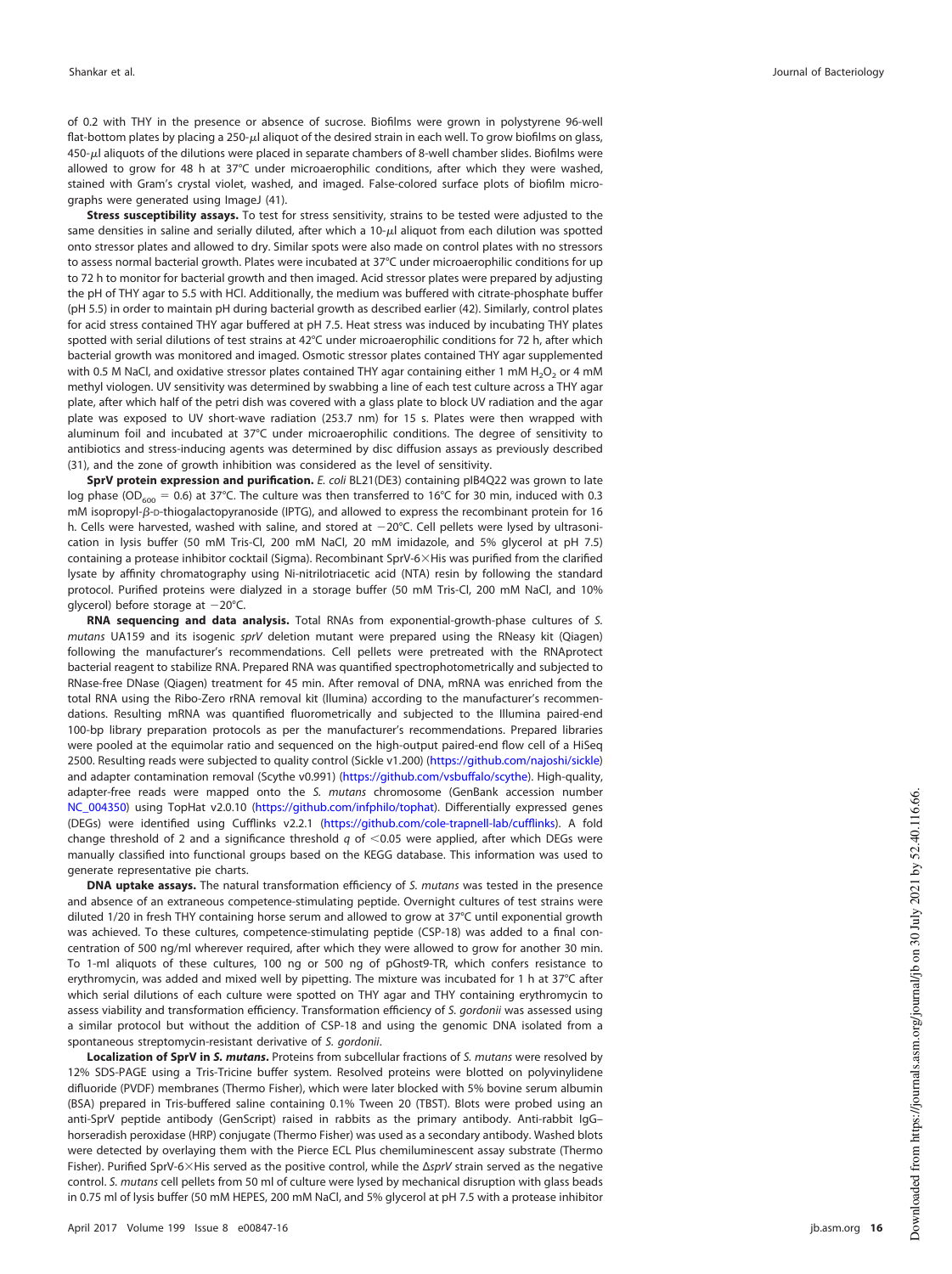cocktail [Sigma]) and clarified by centrifugation at 13,500 rpm for 20 min at 4°C to obtain the clarified cell lysate fraction. To the pellet fraction, 0.3 ml of  $1\times$  SDS loading dye was added, mixed well by pipetting, and heated to 100°C for 5 min. Cell wall fraction was obtained as described earlier [\(43\)](#page-17-28). Cell surface proteins were obtained by incubating S. mutans cells as suspensions prepared in phosphate-buffered saline (PBS) containing a 0.2% N-dodecyl-N,N-dimethyl-3-ammonio-1-propanesulfonate (Zwittergent; Sigma) for 1 h as described earlier [\(33\)](#page-17-13).

**Cross complementation of an E. coli hfq deletion mutant with sprV.** To determine whether SprV can functionally replace Hfq in E. coli, strains SG30013 and YN585 [\(44\)](#page-17-23) were used as described earlier [\(45\)](#page-17-24). SG30013 contains an rpoS-lacZ fusion, while YN585 is a derivative of SG30013 containing a cat insertion in the hfq gene. Briefly, E. coli YN585 strains containing appropriate vector controls (pIB190 and pIB184Em) and SprV expression plasmids (pIB4Q24 and pIB4Q25) were generated. Vector control plasmids were also transformed into strain SG30013. The resulting strains were streaked out on MacConkey agar and incubated at 37°C for 16 h to assess Hfq-dependent rpoS-lacZ expression. Expression of rpoS-lacZ (red colonies on MacConkey agar) indicated the presence of a functional Hfq or homologous protein.

#### **SUPPLEMENTAL MATERIAL**

Supplemental material for this article may be found at https://doi.org/10.1128/ JB.00847-16.

**SUPPLEMENTAL FILE 1,** PDF file, 0.1 MB.

#### **ACKNOWLEDGMENTS**

RNA sequencing reported in this publication was made possible in part by the services of the KU Genome Sequencing Core Laboratory, which is supported by the National Institute of General Medical Sciences (NIGMS) (P20GM103638). This work was supported in part by National Institute of Dental and Craniofacial Research (NIDCR) research grants DE21664 and DE22660, awarded to I.B.

We thank Nadya Galeva (Mass Spectrometry Laboratory, University of Kansas) for identification of protein bands. We also thank Stuart MacDonald (K-INBRE Bioinformatics Core at the University of Kansas) for help with RNA sequencing data analysis. M.S. gratefully acknowledges constructive discussions and critical comments from members of the Biswas lab.

#### <span id="page-16-0"></span>**REFERENCES**

- 1. Mitchell TJ. 2003. The pathogenesis of streptococcal infections: from tooth decay to meningitis. Nat Rev Microbiol 1:219 –230. https://doi.org/ 10.1038/nrmicro771.
- <span id="page-16-1"></span>2. Biswas I, Drake L, Erkina D, Biswas S. 2008. Involvement of sensor kinases in the stress tolerance response of Streptococcus mutans. J Bacteriol 190:68 –77. https://doi.org/10.1128/JB.00990-07.
- <span id="page-16-3"></span><span id="page-16-2"></span>3. Lemos JA, Burne RA. 2002. Regulation and physiological significance of ClpC and ClpP in Streptococcus mutans. J Bacteriol 184:6357– 6366. https://doi.org/10.1128/JB.184.22.6357-6366.2002.
- 4. Mann B, van Opijnen T, Wang J, Obert C, Wang YD, Carter R, McGoldrick DJ, Ridout G, Camilli A, Tuomanen EI, Rosch JW. 2012. Control of virulence by small RNAs in Streptococcus pneumoniae. PLoS Pathog 8:e1002788. https://doi.org/10.1371/journal.ppat.1002788.
- <span id="page-16-5"></span><span id="page-16-4"></span>5. Storz G, Wolf YI, Ramamurthi KS. 2014. Small proteins can no longer be ignored. Annu Rev Biochem 83:753–777. https://doi.org/10.1146/ annurev-biochem-070611-102400.
- <span id="page-16-6"></span>6. Hobbs EC, Fontaine F, Yin X, Storz G. 2011. An expanding universe of small proteins. Curr Opin Microbiol 14:167–173. https://doi.org/10.1016/ j.mib.2011.01.007.
- <span id="page-16-7"></span>7. Yang X, Jensen SI, Wulff T, Harrison SJ, Long KS. 2016. Identification and validation of novel small proteins in Pseudomonas putida. Environ Microbiol Rep 8:966 –974. https://doi.org/10.1111/1758-2229.12473.
- 8. Moller T, Franch T, Hojrup P, Keene DR, Bachinger HP, Brennan RG, Valentin-Hansen P. 2002. Hfq: a bacterial Sm-like protein that mediates RNA-RNA interaction. Mol Cell 9:23–30. https://doi.org/10.1016/S1097 -2765(01)00436-1.
- <span id="page-16-9"></span><span id="page-16-8"></span>9. Vogel J, Luisi BF. 2011. Hfq and its constellation of RNA. Nat Rev Microbiol 9:578 –589. https://doi.org/10.1038/nrmicro2615.
- <span id="page-16-10"></span>10. Lawhon SD, Frye JG, Suyemoto M, Porwollik S, McClelland M, Altier C. 2003. Global regulation by CsrA in Salmonella Typhimurium. Mol Microbiol 48:1633–1645. https://doi.org/10.1046/j.1365-2958.2003.03535.x.
- 11. Liu MY, Gui G, Wei B, Preston JF, III, Oakford L, Yuksel U, Giedroc DP,

Romeo T. 1997. The RNA molecule CsrB binds to the global regulatory protein CsrA and antagonizes its activity in Escherichia coli. J Biol Chem 272:17502–17510. https://doi.org/10.1074/jbc.272.28.17502.

- <span id="page-16-11"></span>12. Karzai AW, Roche ED, Sauer RT. 2000. The SsrA-SmpB system for protein tagging, directed degradation and ribosome rescue. Nat Struct Biol 7:449 – 455. https://doi.org/10.1038/75843.
- <span id="page-16-12"></span>13. Wadler CS, Vanderpool CK. 2007. A dual function for a bacterial small RNA: SgrS performs base pairing-dependent regulation and encodes a functional polypeptide. Proc Natl Acad Sci U S A 104:20454-20459. https://doi.org/10.1073/pnas.0708102104.
- <span id="page-16-13"></span>14. Reizer J, Romano AH, Deutscher J. 1993. The role of phosphorylation of HPr, a phosphocarrier protein of the phosphotransferase system, in the regulation of carbon metabolism in Gram-positive bacteria. J Cell Biochem 51:19 –24. https://doi.org/10.1002/jcb.240510105.
- <span id="page-16-14"></span>15. Ruvolo MV, Mach KE, Burkholder WF. 2006. Proteolysis of the replication checkpoint protein Sda is necessary for the efficient initiation of sporulation after transient replication stress in Bacillus subtilis. Mol Microbiol 60:1490 –1508. https://doi.org/10.1111/j.1365-2958.2006.05167.x.
- <span id="page-16-15"></span>16. Gaballa A, Antelmann H, Aguilar C, Khakh SK, Song KB, Smaldone GT, Helmann JD. 2008. The Bacillus subtilis iron-sparing response is mediated by a Fur-regulated small RNA and three small, basic proteins. Proc Natl Acad SciUSA 105:11927–11932. https://doi.org/10.1073/pnas .0711752105.
- <span id="page-16-17"></span><span id="page-16-16"></span>17. Biswas I, Mohapatra SS. 2012. CovR alleviates transcriptional silencing by a nucleoid-associated histone-like protein in Streptococcus mutans. J Bacteriol 194:2050 –2061. https://doi.org/10.1128/JB.06812-11.
- 18. Singh K, Senadheera DB, Levesque CM, Cvitkovitch DG. 2015. The copYAZ operon functions in copper efflux, biofilm formation, genetic transformation, and stress tolerance in Streptococcus mutans. J Bacteriol 197:2545–2557. https://doi.org/10.1128/JB.02433-14.
- <span id="page-16-18"></span>19. Hossain MS. 2012. Mutacin IV production in Streptococcus mutans